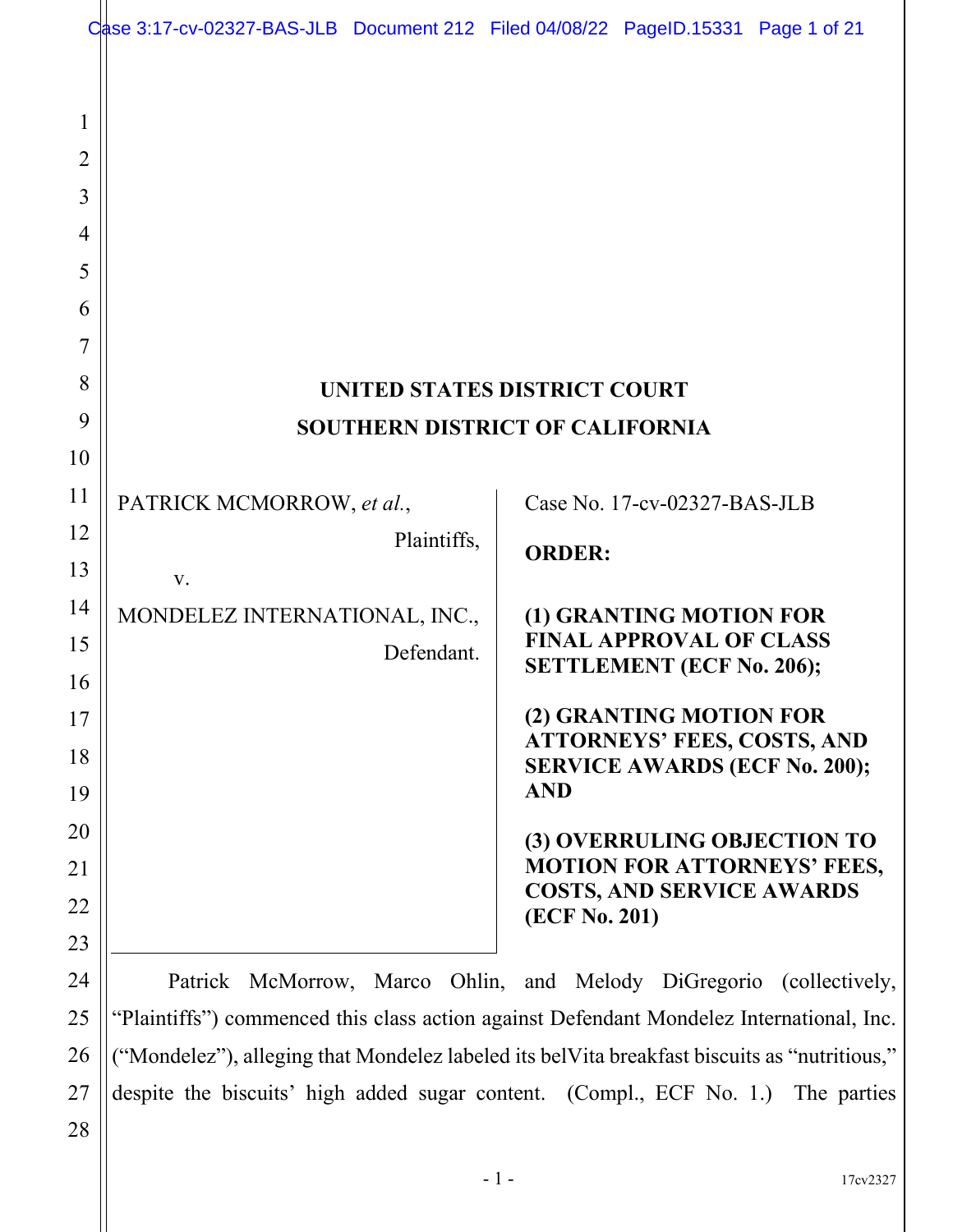1 2 negotiated a settlement and on November 19, 2021, the Court granted preliminary approval. (ECF No. 197.)

3 4 5 6 7 8 9 10 11 12 13 Now pending before the Court is Plaintiffs' Motion for Final Approval of Class Settlement. (ECF No. 206, "Final Approval Motion.") Plaintiffs also filed a Motion for Attorneys' Fees, Costs, and Service Awards (ECF. No. 200, "Fee Motion"), and Class Member Shiyang Huang filed an Objection to the Fee Motion<sup>[1](#page-1-0)</sup> (ECF No. 201). Plaintiffs responded to Mr. Huang's objection (ECF No. 205), and Mr. Huang submitted a supplemental statement (ECF No. 207). For the reasons stated below and having considered all arguments presented at the final approval hearing on April 4, 2022, the Court (1) **GRANTS** Plaintiffs' Motion for Final Approval (ECF No. 206), (2) **GRANTS** Plaintiffs' Motion for Attorneys' Fees, Costs, and Service Awards (ECF No. 200), and (3) **OVERRULES** Shiyang Huang's Objection to Plaintiffs' Motion for Attorneys' Fees (ECF No. 201).

20

21

22

<span id="page-1-0"></span>23

24

# **I. PROPOSED SETTLEMENT**

After four years of litigation culminating in a successful mediation, Plaintiffs achieved a settlement with Defendant on behalf of the Proposed Settlement Class.<sup>[2](#page-1-1)</sup> Although Defendant denies Plaintiffs' allegations, the parties "wish to resolve any and all past, present, and future claims the Class has or may have against [Defendant] on a nationwide basis as they relate to the allegations in the Action." (Settlement Agreement 1, ECF No. 196-2.) In consideration for the settlement, Defendant agreed to establish a nonreversionary common fund of \$8,000,000, "which shall be used to pay all Settlement expenses, including Notice and Other Administrative Costs; Fee Award; Service Awards;

<sup>&</sup>lt;sup>1</sup> Mr. Huang confirmed during the April 4, 2022 hearing that his objection is limited to the Fee Motion and that he does not object to final approval of the settlement.

<span id="page-1-1"></span><sup>25</sup> 26 27 28  $2$  The Settlement Class is defined as: "all persons in the United States who, between November 16, 2013 and [November 17, 2021], purchased in the United States, for household use and not for resale or distribution, one of the Class Products." (Settlement Agreement § 1.6.) The "Class Products" include Defendant's belVita Crunchy Biscuits, Soft Baked Biscuits, Bites, and Sandwiches products bearing the phrase "nutritious steady energy," "nutritious sustained energy," or "nutritious morning energy." (*Id.* § 1.12.)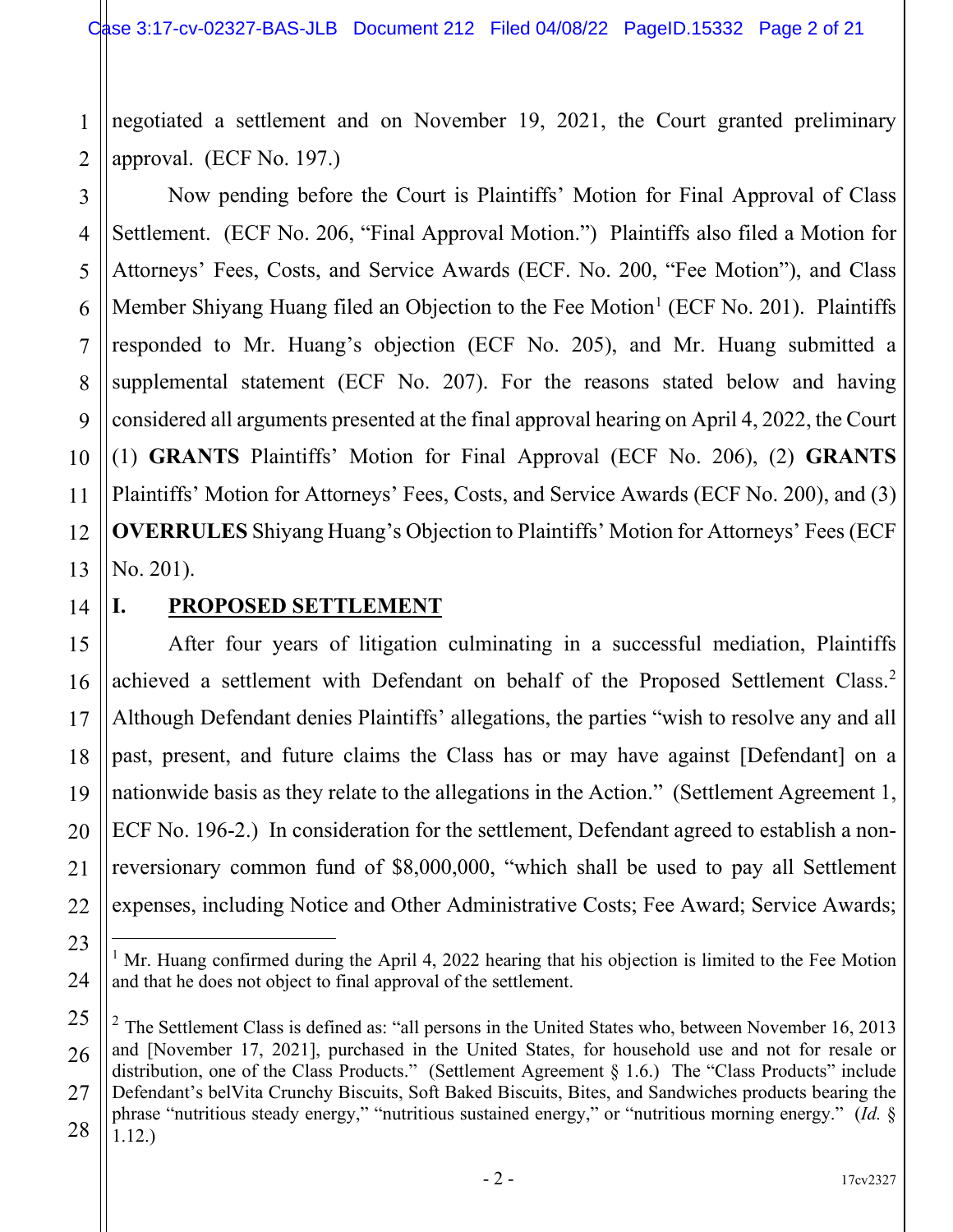1 2 and Class Members' Claims." (*Id*. § 2.1.) The Settlement Agreement allows Class Members to file claims identifying which of the Class Products they purchased since November 2013, and the approximate number of purchases they made over a typical threemonth period. (*Id.* § 4.1(b).) Based on the information disclosed by each claimant, an equation is used to calculate a corresponding cash award. [3](#page-2-0) (*Id.* § 4.1(c).)

In support of the request for final approval, Claims Administrator Postlethwaite  $\&$ Netterville submits that to notify potential Class Members of the action, it ran several "banner notices [ ] across the Google display network and Verizon (Yahoo!) Ad Network on websites Class Members were likely to visit . . . and on social media sites Facebook and Instagram." (Schwartz Decl. ¶ 5, ECF No. 206-1.) The notice advertising campaigns resulted in 364,287,821 impressions—tens of millions more than originally forecast at the preliminary approval stage. (*Id.*) In addition to the digital notice, the Claims Administrator distributed a press release across PR Newswire's US1 and National Hispanic Newsline and published notice in US Weekly Magazine. [4](#page-2-1) (*Id.* ¶¶ 6–7.)

By February 9, 2022—the claims submission deadline—the Claims Administrator had received 249,769 claims. (*Id*. ¶ 16–17.) After filtering out duplicate and otherwise invalid claims and providing an opportunity for claimants with invalid claims to "submit appropriate identification in order to validate their claims," the Claims Administrator confirms that 222,227 claims remain. (*Id*. ¶¶ 17, 20.) Of all the potential Class Members who interacted with the notice, the Claims Administrator received only 46 requests to be excluded from the class settlement. (*Id*. ¶¶ 21–22.)

<span id="page-2-0"></span><sup>&</sup>lt;sup>3</sup> Based on the distribution of calculated damages, the claimants are placed into one of five quintiles and the quintile is assigned a standardized cash award. (*Id.* § 4.1(c).) Thus, the claimants, except those with documented purchase records, recover one of five standardized cash awards based on the information disclosed about their product purchase history. (*Id.*)

<span id="page-2-1"></span><sup>&</sup>lt;sup>4</sup> To satisfy legal notice requirements, the Claims Administrator also served notice on each state and territory Attorney General as well as the U.S. Attorney General, and received no response or objection to the settlement. (*Id.* ¶ 4.) The Claims Administrator also published notice once a week for four consecutive weeks in USA Today – Los Angeles region to satisfy California Consumer Legal Remedies Act requirements. (*Id*. ¶ 8.)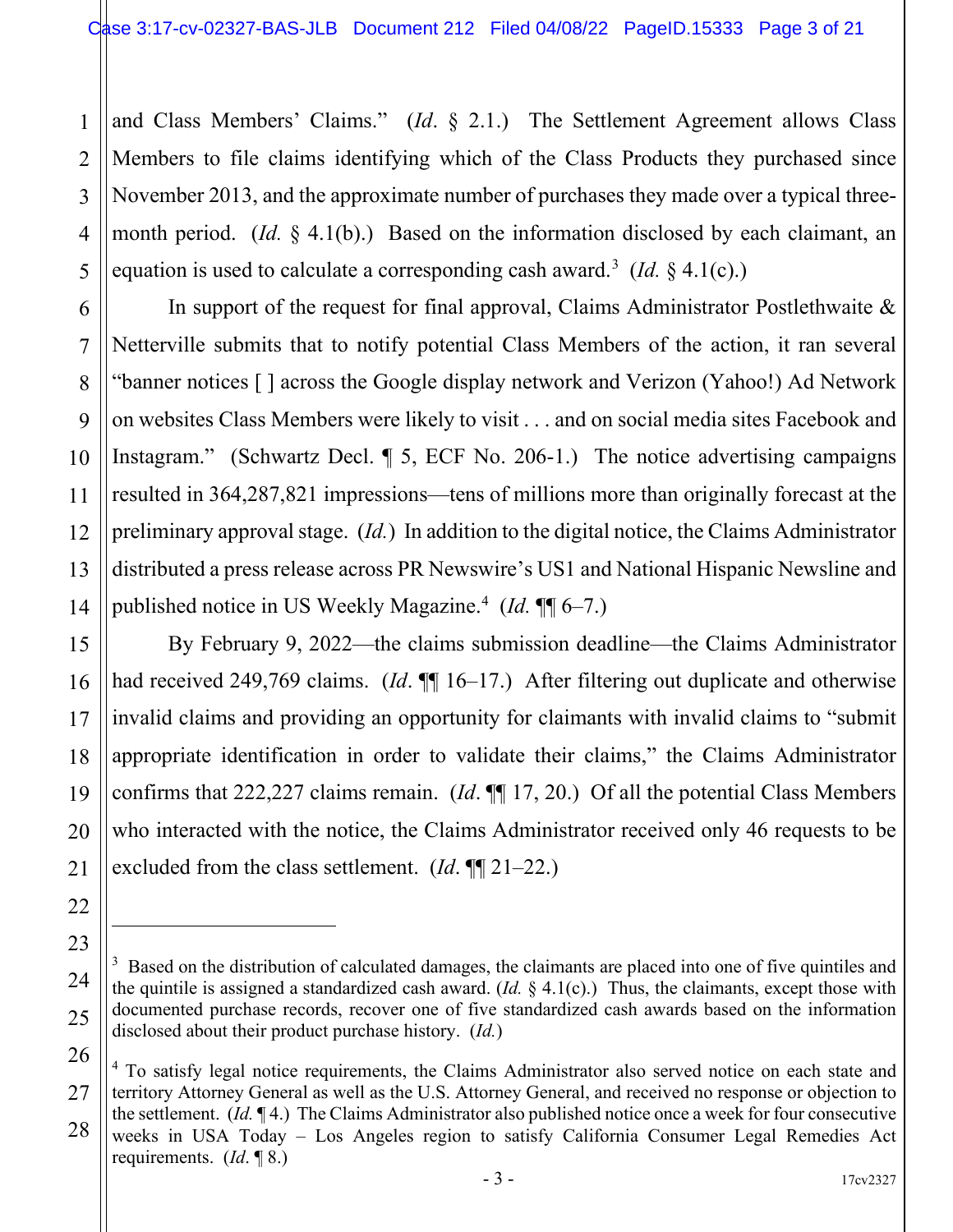The Claims Administrator incurred total administration costs of \$219,827.13 and calculated the net settlement fund after anticipated attorneys' fees, service awards, and approved documented claims to be \$4,656,746.25. (*Id*. ¶¶ 23, 24.) As a result, the available standardized cash awards for the claimants are \$3.81, \$9.43, \$15.57, \$24.76, or \$52.98 depending on assigned quintile. (*Id*. ¶ 24.)

Upon final approval of the Settlement, all Class Members are deemed to have released and discharged Defendant from any and all claims that are known or unknown to the Class Members "based on the identical factual predicate, or depend[ing] on the same set of facts alleged in the action regarding the Class Products." (Settlement Agreement § 8.1.) The parties also agreed that Plaintiffs would seek fee and service awards from the Court. (Settlement Agreement § 3.1.) Plaintiffs have since filed a motion requesting a fee award of \$2,666,667 (one third of the settlement fund), costs of \$288,177,73, and service awards totaling \$22,500. (Fee Mot. 3.)

#### **II. OBJECTION**

Shiyang Huang objected to Plaintiffs' Fee Motion arguing that Plaintiffs should receive 25% of the common fund in attorneys' fees instead of the requested 33% because no unusual circumstances justify departure from the 25% benchmark established in the Ninth Circuit. (Obj. 4–7.) Additionally, Mr. Huang argues that *stare decisis* requires that the named plaintiffs' service awards be denied. (*Id*. at 10).

# **III. PLAINTIFFS' MOTION FOR FINAL APPROVAL**

Plaintiffs correctly note that the Ninth Circuit maintains "a strong judicial policy" that favors the settlement of class actions. *Class Plaintiffs v. City of Seattle*, 955 F.2d 1268, 1276 (9th Cir. 1992). Nevertheless, there are two issues that the Court must resolve before granting final approval of a settlement: class certification and fairness. Although this Court certified California and New York classes before the parties reached their Settlement (ECF No. 172), the parties defined a nationwide class in their Settlement Agreement, which the Court must now decide whether to certify for settlement purposes. Additionally, Federal Rule of Civil Procedure 23(e) "require<sup>[s]</sup> the district court to determine whether a proposed

 $-4 -$ 

1

2

3

4

5

6

7

8

9

10

11

12

13

14

15

16

17

18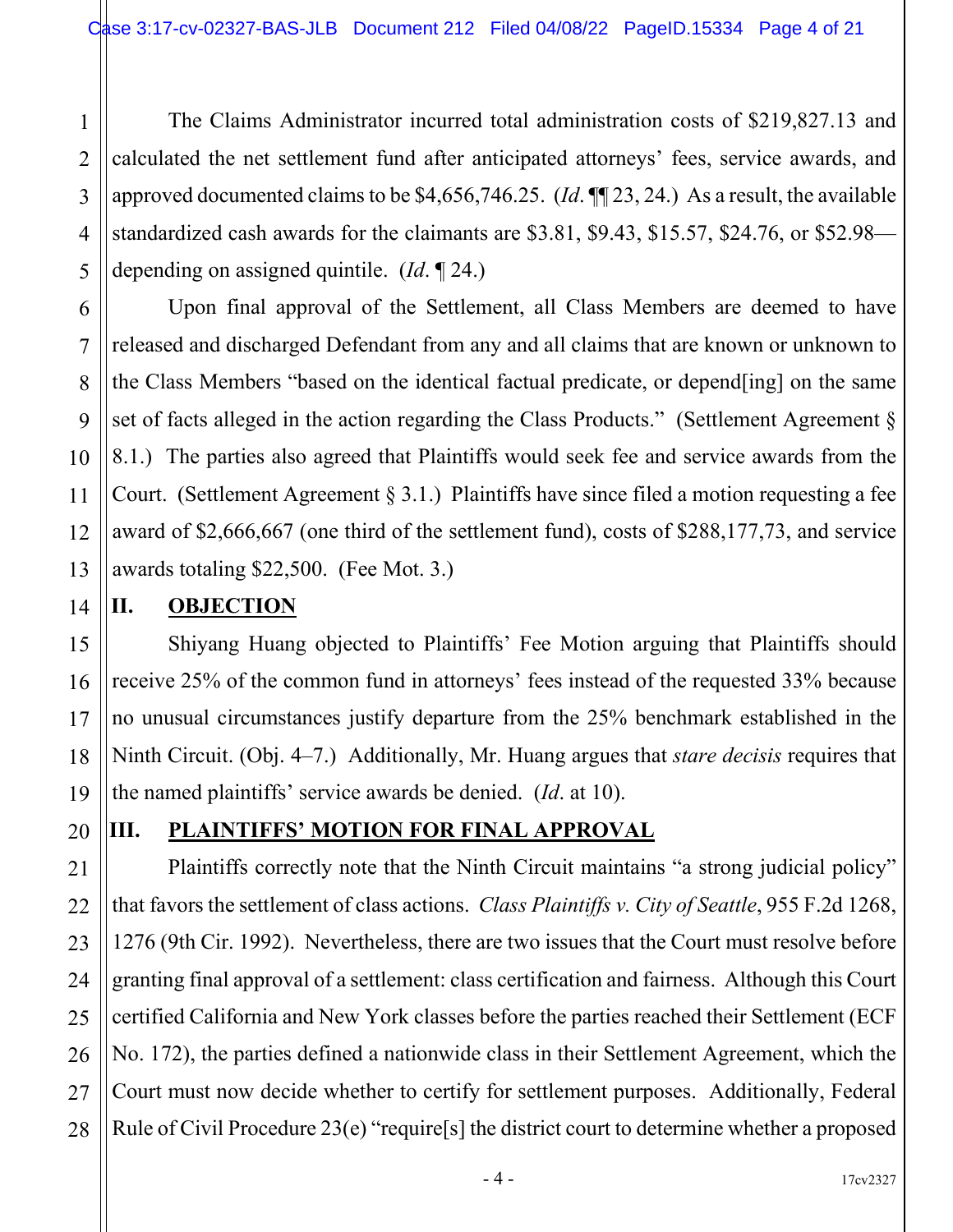1 2 3 settlement is fundamentally fair, adequate, and reasonable" prior to final approval. *In re Mego Fin. Corp. Sec. Litig.*, 213 F.3d 454, 458 (9th Cir. 2000) (citing *Hanlon v. Chrysler Corp.*, 150 F.3d 1011, 1026 (9th Cir. 1998)).

## **A. Certification of the Settlement Class**

5 6 7 8 9 10 11 12 13 14 15 16 17 18 19 This Court previously found that the requirements of Rules 23(a) and (b)(3) are satisfied as to California and New York classes. (ECF. Nos 126, 172.) Expansion of the class to include all purchasers nationwide as well as purchasers of additional products does not change the class certification analysis. *See Allen v. Similasan Corp*., No. 12-CV-00376-BAS-JLB, 2017 WL 1346404, at \*3 (S.D. Cal. Apr. 12, 2017). The nationwide class is more numerous than the originally certified classes, and the class representation is equally adequate. *See id*. Furthermore, Defendant's alleged misconduct—selling products bearing false and misleading representations about the nutritional value of its products appears to be uniform across the United States as well as across the Class Products. *See id*. As compared to the previously certified classes, the nationwide class presents the same common questions of fact and law; the claims and defenses of the representative parties are equally typical; and the common questions of law or fact predominate. *See id*. Given the small cost of each product and the large number of purchasers, a class action is superior to other available methods of adjudication. Therefore, the Court finds certification of the proposed nationwide class is appropriate. *See id*.

20

21

4

### **B. Fairness, Reasonableness, and Adequacy of Proposed Settlement**

The Court made an initial fairness determination in its Preliminary Approval Order, (ECF No. 197  $\P$  3), finding that:

[T]he Settlement Agreement (a) is the result of serious, informed, noncollusive, arms-length negotiations, involving experienced counsel familiar with the legal and factual issues of this case and made with the assistance and mediation services [of], Hon. Charles W. McCoy, Jr. (Ret.); and (b) meets all applicable requirements of law, including Federal Rules of Civil Procedure 23 and the Class Action Fairness Act ("CAFA"), 28 U.S.C. § 1715.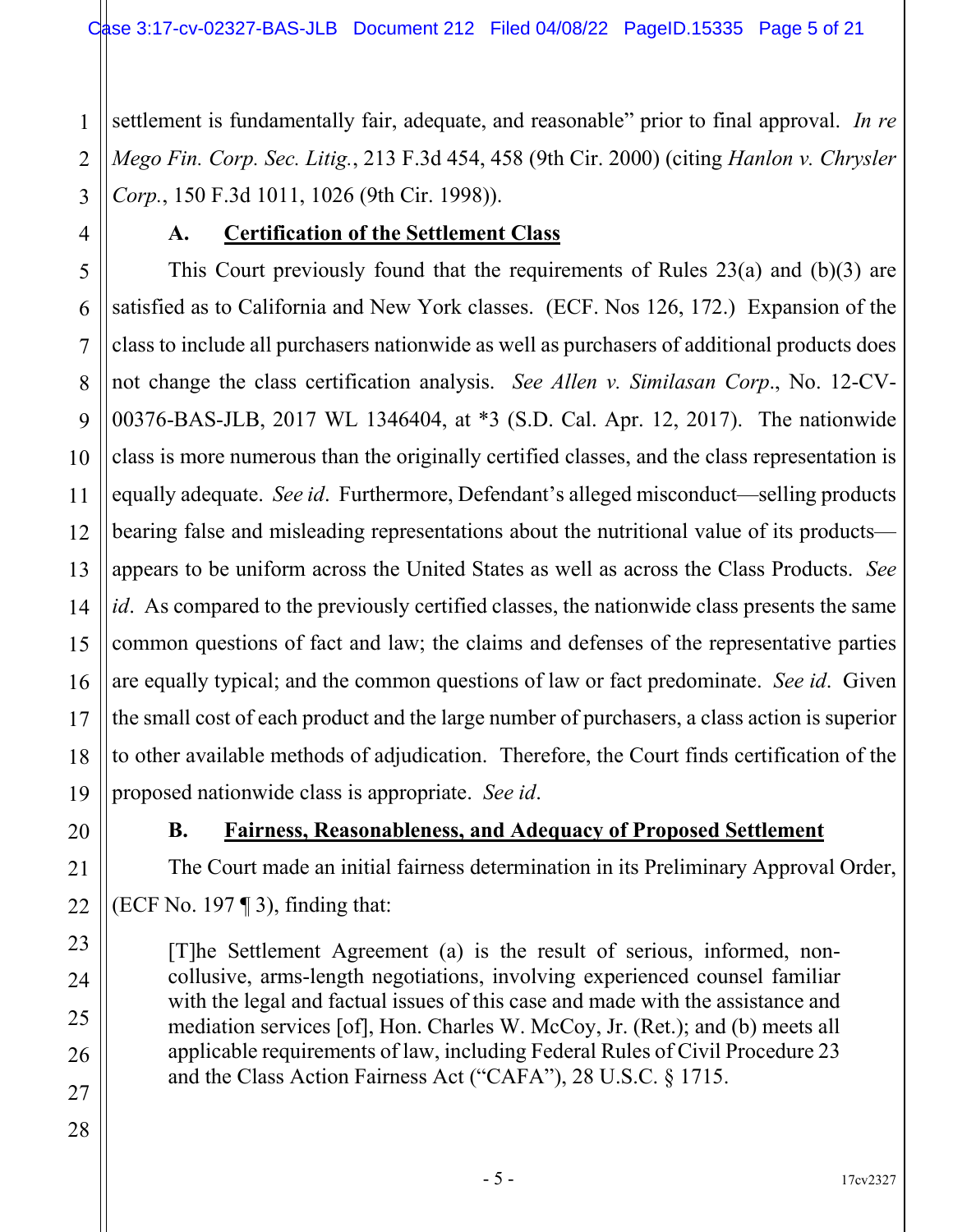1 2 3 4 5 6 7 Prior to final approval, the Court must consider the following factors to ensure the fairness, reasonableness, and adequacy of the proposed settlement: "the strength of plaintiffs' case; the risk, expense, complexity, and likely duration of further litigation; the amount offered in settlement; the extent of discovery completed, and the stage of proceedings; the experience and views of counsel; the presence of a governmental participant; and the reaction of the class members to the proposed settlement." *Staton v. Boeing Co*., 327 F.3d 938, 959 (9th Cir. 2003).

8

9

10

11

12

13

14

15

16

17

18

19

20

21

22

23

24

25

26

27

28

# **1. Strength of Plaintiffs' Case, and Risk of Further Litigation**

Plaintiffs admit there are "significant risks should the case proceed through litigation," including (1) disputed scientific evidence and expert testimony regarding the health of Defendant's products, (2) vigorous opposition by Defendant to Plaintiffs' damages model, (3) potential decertification of the New York subclass, and (4) potential defeat at summary judgment. (Final App. Mot. 6–8.) The Court agrees that Plaintiffs face significant risks proceeding with the litigation, and that the settlement instead achieves a definite and certain result for the class. Thus, the Court finds that the first two factors strength of plaintiffs' case and litigation risk—weigh in favor of accepting the proposed settlement, which avoids the risk entirely and ensures tangible recovery for the class.

#### **2. Consideration Offered**

In addition to injunctive relief, the parties have agreed to an \$8,000,000 dollar common fund as consideration for the settlement. After costs of administration and attorneys' fees are deducted, Class Members with valid claims will recover between \$3.81 and \$52.96 with an average refund of \$20.96. (Final App. Mot. 9.) Although Class Members might be entitled to greater compensation if their allegations were proven true, this does not mean that the settlement is inadequate. *Linney v. Cellular Alaska P'ship*, 151 F.3d 1234, 1242 (9th Cir. 1998); *accord Officers for Justice v. Civil Serv. Comm'n of the City & Cty. of San Francisco*, 688 F.2d 615, 624 (9th Cir. 1982) ("[The] very essence of a settlement is a compromise, 'a yielding of absolutes and an abandoning of highest hopes.""). Here, the refunds available to the Class Members are substantial in comparison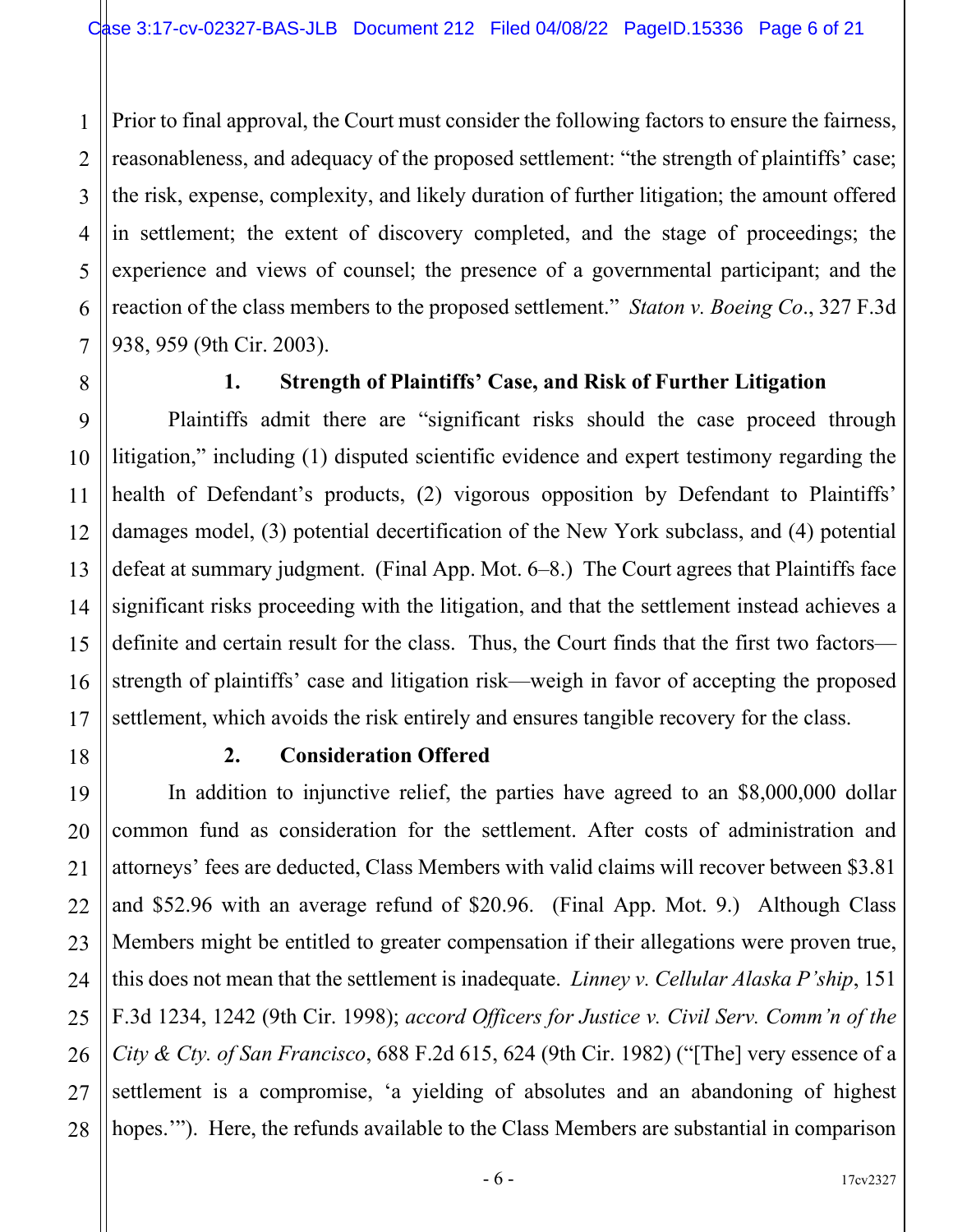1 2 with other low-cost consumer goods false advertising cases, and as such the Court believes the consideration offered is fair and reasonable. *See Hilsley v. Ocean Spray Cranberries, Inc*., No. 3:17-CV-2335-GPC-MDD, 2020 WL 520616, at \*6 (S.D. Cal. Jan. 31, 2020).

#### **3. Extent of Discovery Completed and Stage of Proceedings**

This litigation has been pending for four years, including extensive motion practice regarding the pleadings, class certification, and expert reports. (Final App. Mot. 11.) Fact and expert discovery were complete at the time of the settlement, and the settlement was reached after mediation with the Hon. Charles W. McCoy (Ret.). *See Yanez v. HL Welding, Inc.*, No. 20CV1789-MDD, 2021 WL 3054986, at \*1 (S.D. Cal. July 20, 2021) (finding "[t]he use of an experienced private mediator and presence of discovery supports" final approval). The duration of this case prior to settlement suggests that "both sides had a strong understanding of the strengths and weaknesses of each other's case," and therefore this factor supports final approval. *See Lane v. Brown*, 166 F. Supp. 3d 1180, 1190 (D. Or. 2016).

#### **4. Experience and Views of Counsel**

Generally, "[t]he recommendations of plaintiffs' counsel should be given a presumption of reasonableness." *Boyd v. Bechtel Corp*., 485 F. Supp. 610, 622 (N.D. Cal. 1979); *cf. Stull v. Baker*, 410 F. Supp. 1326, 1332 (S.D.N.Y. 1976) (holding that the court should consider the recommendation of counsel, and weight it according to counsel's caliber and experience). Here, due especially to the experience and knowledge of Class Counsel, their recommendations are presumed to be reasonable, and this factor accordingly favors approval.

#### **5. Governmental Participant**

There is no governmental participant in this case, so this factor is neutral. *See Allen v. Similasan Corp*., No. 12-CV-00376-BAS-JLB, 2017 WL 1346404, at \*5 (S.D. Cal. Apr. 12, 2017).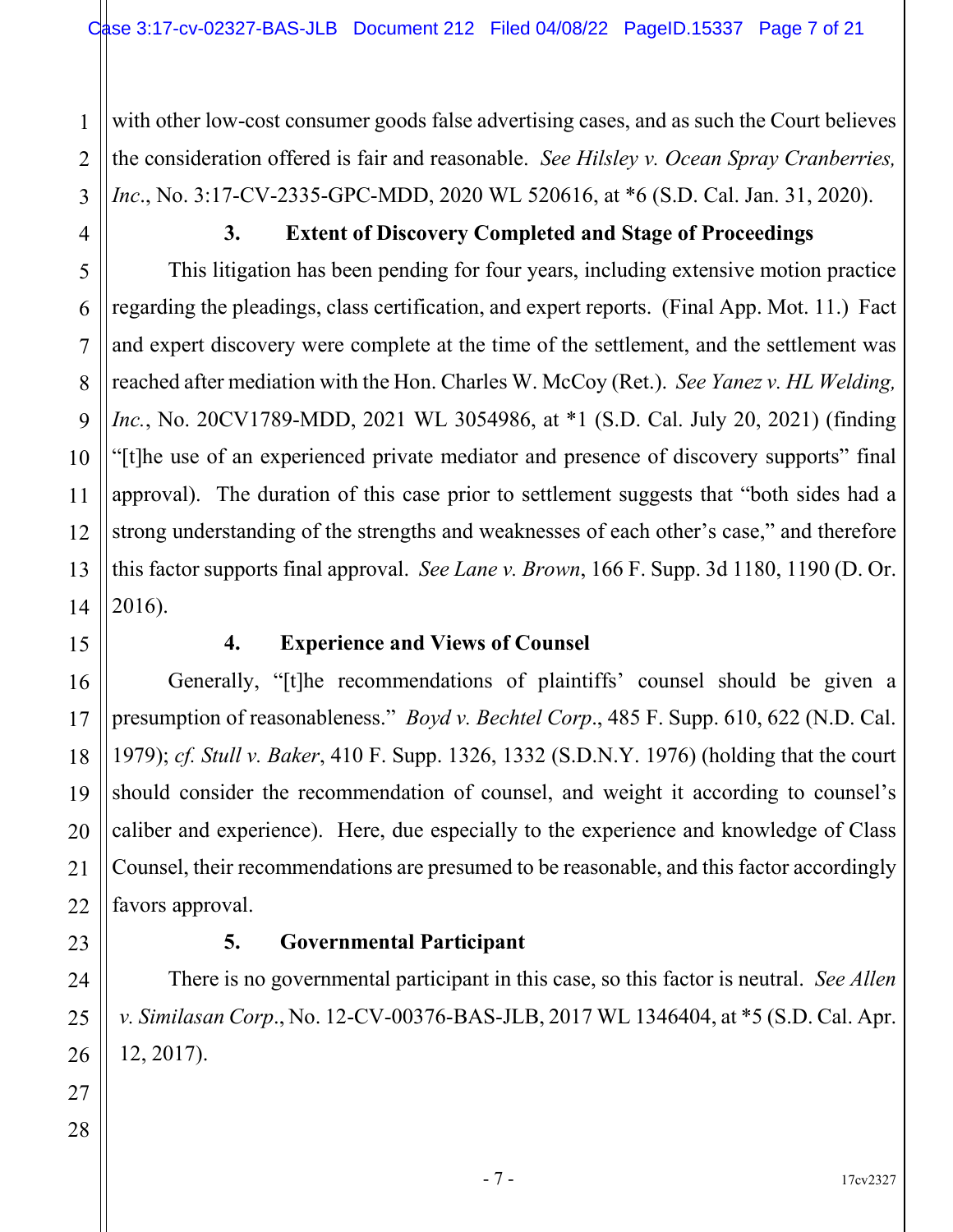# 2 3 4 5 6 7 8 9 10 11 12 13 14 15 16 17 18 19 20 21 22 23 24 25

27

1

#### **6. Reaction of the Class to the Proposed Settlement**

Notice was administered nationwide and achieved an overwhelmingly positive outcome, surpassing estimates from the Claims Administrator both in the predicted reach of the notice (72.94% as compared to 70%) as well as in participation from the class (80% more claims submitted than expected). (Schwartz Decl. ¶ 14, ECF No. 206-1; Final App. Mot. 3.) Only 46 potential Class Members submitted exclusions (Schwartz Decl. 1 21), and only one submitted an objection—however the objection opposes the distribution of fees and costs rather than the settlement itself. (Obj. 3.) The Court agrees with Plaintiffs that the strong claims rate, single fee-related objection, and low opt-out rate weigh in favor of final approval.

Further, the Court previously approved the form and manner of notice to the Settlement Class Members. (ECF No. 197 ¶ 10.) The Court now finds the method for distributing class notice was executed as previously detailed in its Preliminary Approval Order. (*See generally* Schwartz Decl.) The notice advertising campaigns undertaken by the Claims Administrator resulted in 364,287,821 impressions and further notice was achieved by press release. *Id*. The Court finds the notice provided to Class Members satisfies due process. *See* Fed. R. Civ. P. 23(e)(1).

Ultimately, the Court finds (1) that class certification is appropriate for settlement purposes; (2) that the settlement is fair, reasonable, and adequate; and (3) that the Claims Administrator executed the notice program previously approved by the Court. Thus, final approval of the settlement is warranted.

# **IV. PLAINTIFFS' MOTION FOR ATTORNEYS' FEES, COSTS, AND SERVICE AWARDS**

26 28 Having determined that final approval of the settlement is warranted, the Court now considers the appropriate attorneys' fees, costs, and service awards for Plaintiffs. Class Counsel seeks "an award of one-third of the common fund, or \$2,666,667 in attorneys' fees, and \$288,177.73 in costs" as well as \$7,500 service awards to each of the three class representatives. (Fee Mot. 25.) Class Member Shiyang Huang objects to Plaintiffs'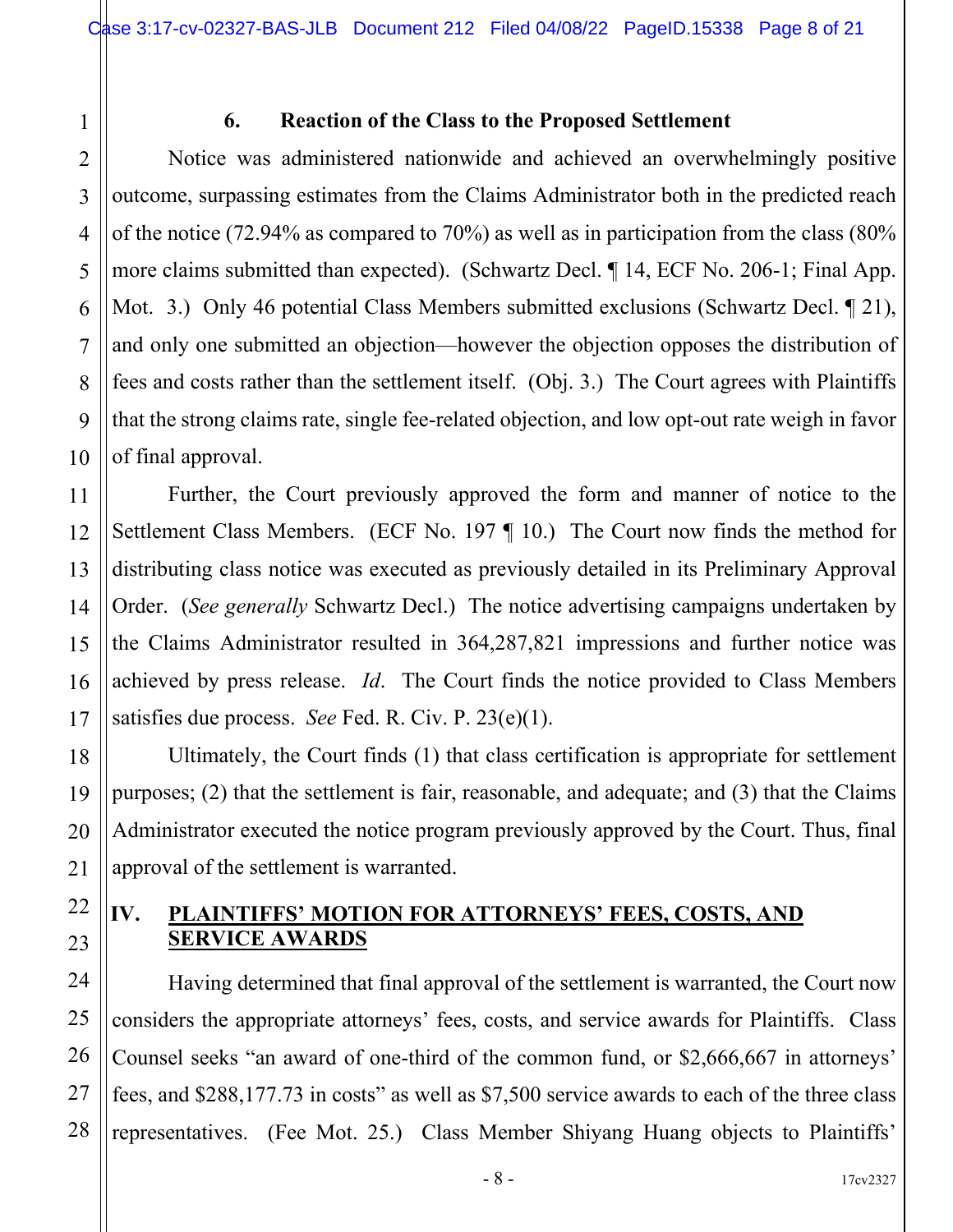1 2 3 requests on two grounds: (1) that Ninth Circuit law provides a 25% benchmark for fee awards absent unusual circumstances, and (2) that stare decisis requires the named plaintiffs' service awards be denied. (Obj. 4, 10.)

4

#### **A. Class Counsel's Fee Request is Reasonable**

Courts have an independent obligation to ensure that the attorneys' fees and class representative awards, like the settlement itself, are reasonable. *In re Bluetooth Headsets Prods. Liab. Litig*., 654 F.3d 935, 941 (9th Cir. 2011). Where a settlement produces a common fund for the benefit of the entire class, courts have discretion to employ a "percentage of recovery method." *Id.* at 942. The percentage of recovery method has become the "prevailing practice" in the Ninth Circuit for awarding attorneys' fees. *In re Apple Inc. Device Performance Litig*., No. 5:18-MD-02827-EJD, 2021 WL 1022866, at \*2 (N.D. Cal. Mar. 17, 2021). The Ninth Circuit has "established a 25 percent 'benchmark' in percentage-of-the-fund cases that can be 'adjusted upward or downward to account for any unusual circumstances involved in [the] case.'" *Fischel v. Equitable Life Assur. Soc'y of U.S.*, 307 F.3d 997, 1006 (9th Cir. 2002). It is not sufficient, however, for the court to arbitrarily apply a percentage, rather it must show why the percentage and ultimate award are appropriate based on the facts of the case. *Vizcaino*, 290 F.3d at 1048. District courts may consider the following factors in assessing requests for attorneys' fees calculated pursuant to the percentage of recovery method:

(1) the results achieved; (2) the risk of litigation; (3) the skill required and the quality of work; (4) the contingent nature of the fee and the financial burden carried by the plaintiffs; and (5) awards made in similar cases.

*In re Omnivision Techs., Inc., 559 F. Supp.* 2d 1036, 1046 (N.D. Cal. 2008) (citing *Vizcaino*, 290 F.3d at 1048–50. The most important factor is the "overall result and benefit to the class from the litigation." *Id.* 

Courts are also encouraged to cross-check their percentage of recovery analysis with a "lodestar" calculation. *In re Bluetooth*, 654 F.3d at 949. In applying the lodestar method, the court multiplies the number of hours the prevailing party reasonably expended by a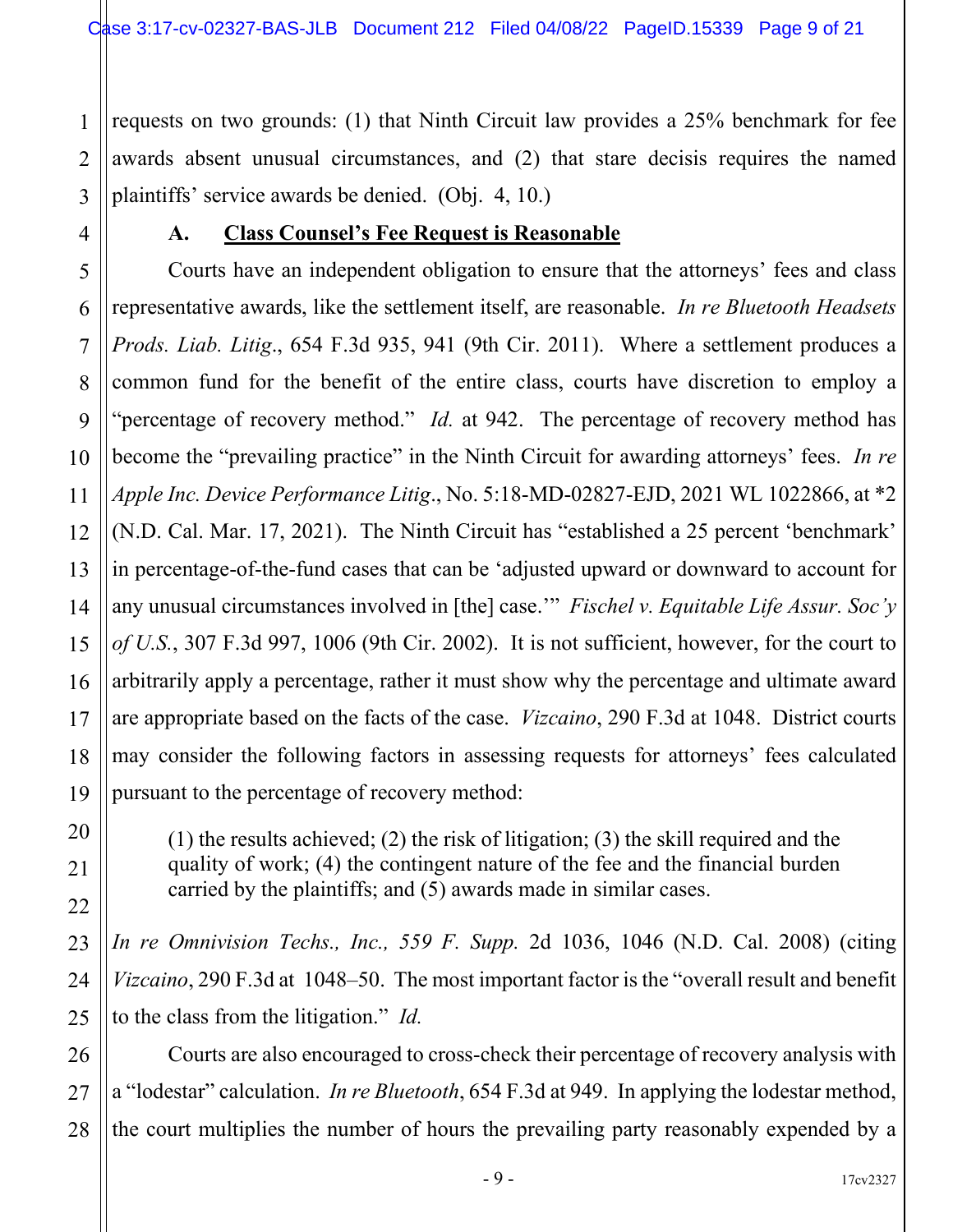reasonable hourly rate for the work. *Id.* at 941. The hourly rate may be adjusted for the experience of the attorney. *Id.* The resulting amount is "presumptively reasonable." *Id.* at 949. The court may then adjust this presumptively reasonable amount upward or downward by an appropriate positive or negative multiplier reflecting a whole host of reasonableness factors. *Id.* at 942.

Applying the percentage of recovery method, which is the prevailing approach, Plaintiffs request attorneys' fees equal to one third of the common fund. (Fee Mot. 3.) The amount requested represents an upward departure from Ninth Circuit's 25% benchmark fee award. *See Fischel*, 307 F.3d at 1006. Although Objector Huang is correct that this Court is bound by Ninth Circuit precedent, he misinterprets the impact of the 25% benchmark in arguing that Class Counsel has tried to "overrule circuit law" by asking for an increased fee award.<sup>[5](#page-9-0)</sup> (Obj. 3.) The 25% benchmark is a "starting point for analysis," but it is by no means a binding figure. *See Vizcaino*, 290 F.3d at 1048. In fact, "in most common fund cases, the award exceeds that benchmark." *In re Omnivision*, 559 F. Supp. 2d at 1047. As. Mr. Huang points out, however, "[b]ecause the relationship between class counsel and class members turns adversarial at the fee-setting stage, district courts assume a fiduciary role that requires close scrutiny of class counsel's requests for fees and expenses from the common fund." (Obj. 4) (quoting *In re Optical Disk Drive Prod. Antitrust Litig*., 959 F.3d 922, 930 (9th Cir. 2020)).) Thus, the Court closely reviews Plaintiffs' fee request according to the *Vizcaino* factors below. *See In re Omnivision*, 559 F. Supp. 2d at 1046 (citing *Vizcaino*, 290 F.3d at 1048–50).

#### **1. Results Achieved**

The Court agrees with Plaintiffs that the final settlement in this case is an excellent result for the nationwide settlement class. (Mot. 6.) The settlement's monetary relief is an \$8,000,000 all cash common fund with no reversionary interest to Defendant, meaning

<span id="page-9-0"></span><sup>&</sup>lt;sup>5</sup> While Mr. Huang is also correct that this Court is not *bound* by much of the authority cited in Plaintiffs' motion (Obj. 8), the opinions of other district courts—especially those within the Ninth Circuit interpreting circuit precedent—are persuasive. Moreover, Mr. Huang fails to raise substantive arguments that challenge the reasoning in the cases Plaintiffs cite.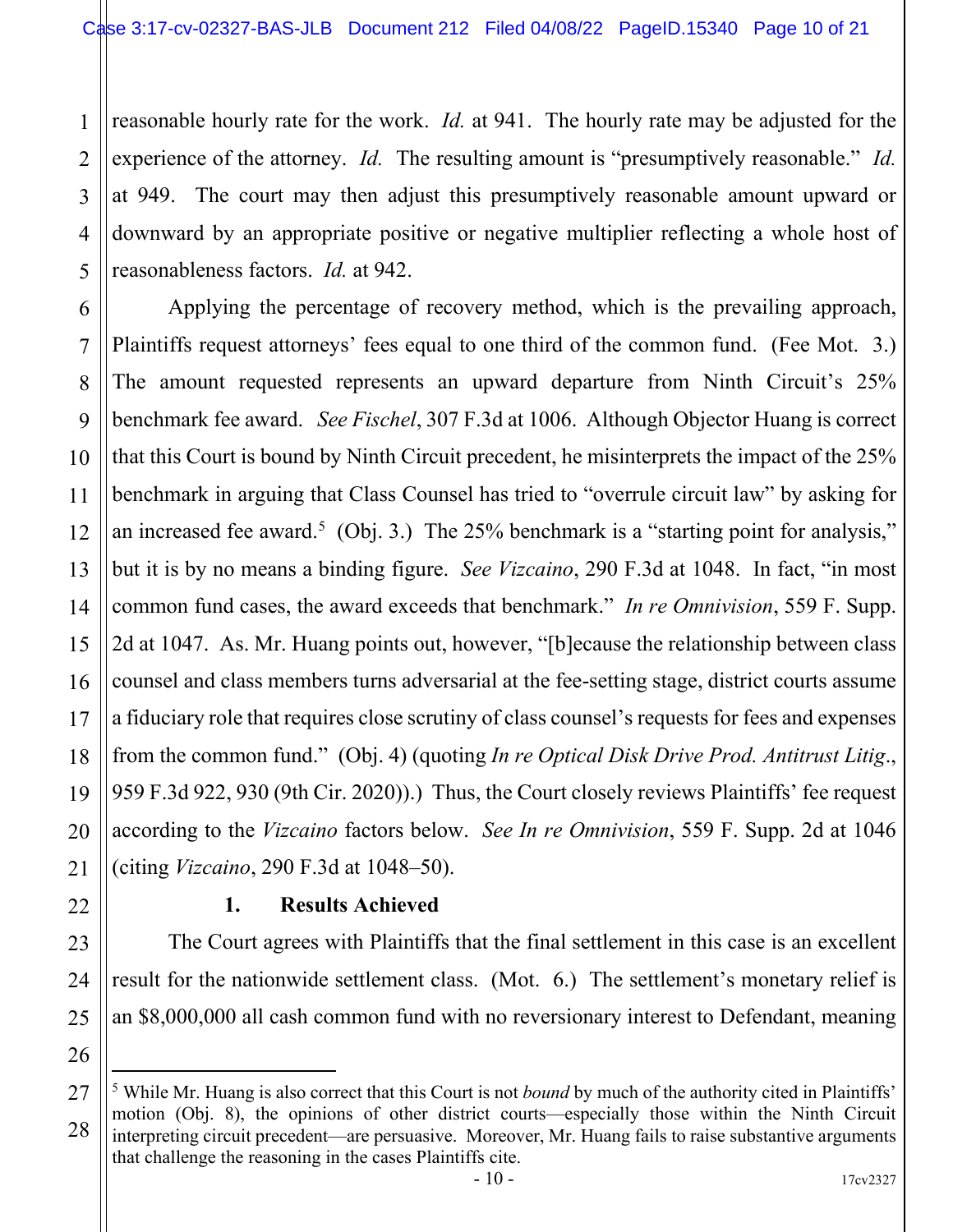1 2 3 4 5 6 7 8 9 that the entire net settlement fund (after deductions for fees, costs, incentive awards and administration) will be fully paid to the Class Members. (Mot. 6.) As discussed above, the Claims Administrator's notice program achieved an overwhelmingly positive reaction from the class. *See infra* Part III.B.6. Only 46 exclusions and one objection were filed. (Schwartz Decl. ¶ 21.) After deducting anticipated administration costs and fees, Plaintiffs contend that Class Members will receive an average refund of \$20.96 (minimum \$3.81, maximum \$52.98), which is considered an "excellent result" in the context of low-cost consumer goods false advertising cases. *See, e.g.*, *Hilsley v. Ocean Spray Cranberries, Inc.*, No. 3:17-CV-2335-GPC-MDD, 2020 WL 520616, at \*6 (S.D. Cal. Jan. 31, 2020).

10 11 12 13 14 15 By settling the action, the class will avoid the inherent risk of proceeding through litigation, facing possible decertification, summary judgment, and trial. As Plaintiffs admit, the New York subclass faced substantial risk of decertification given issues with Plaintiffs' damages model (Fee Mot. 11) and Plaintiffs were certainly not guaranteed success in certifying a nationwide class for trial as opposed to for settlement purposes. *See In re Hyundai & Kia Fuel Econ. Litig*., 926 F.3d 539, 558 (9th Cir. 2019) ("A class that is certifiable for settlement may not be certifiable for litigation if the settlement obviates the need to litigate individualized issues that would make a trial unmanageable."), 2 William B. Rubenstein, Newberg on Class Actions § 4:63 (5th ed. 2018). Further, as Plaintiffs explained—and contrary to Mr. Huang's arguments regarding the expanded settlement class—it is possible that absent settlement, many Class Members would be left without remedies. (Fee Mot. 8–9; Obj. 5.) The fact that some states preclude class actions and others require individual proof of reliance for consumer fraud claims makes them impossible to adjudicate on a class-wide basis, and weighs in favor of granting Plaintiffs' fee request, here. *See Burnthorne-Martinez v. Sephora USA, Inc.*, No. 4:16-CV-02843- YGR, 2018 WL 5310833, at \*3 (N.D. Cal. May 16, 2018) (awarding attorneys' fees of one third of the common fund in part because class counsel "negotiated direct payments for a class of individuals that in all likelihood may have never received any compensation or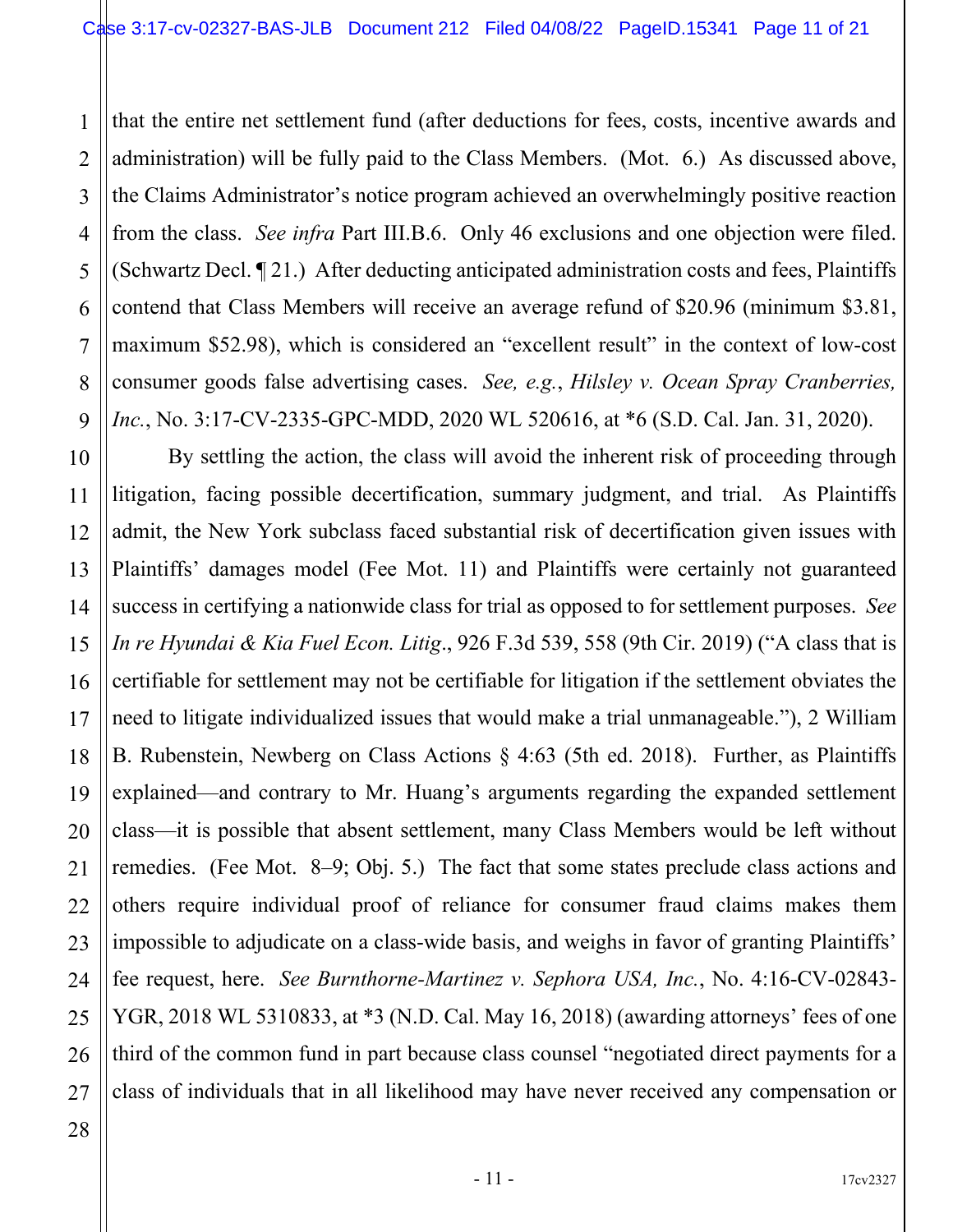1 2 redress for the conduct complained of, particularly in light of the evolving, and often conflicting, case law regarding FCRA class actions").

Not only does the settlement provide for monetary recovery, but Plaintiffs also managed to secure injunctive relief, which is a meaningful outcome in a nationwide false advertising lawsuit.<sup>[6](#page-11-0)</sup> An injunction precluding Defendant from using the term "nutritious" and other synonyms on Class Products' labels for three years following final approval is undoubtedly beneficial to class consumers, the marketplace, and even to competitors who do not mislabel their products. *See Bruno v. Quten Rsch. Inst*., LLC, No. SACV 11-00173 DOC EX, 2013 WL 990495, at \*4 (C.D. Cal. Mar. 13, 2013). It is a mark of success that the class was able to secure the type of injunctive relief sought in its Complaint (FAC, ECF

No. 13 ¶ 259), and while the injunctive relief is difficult to value monetarily, it supports this Court's conclusion that the settlement is an exceptional result for the class.

The first and "most important factor," therefore, weighs in favor of an upward departure from the benchmark. *See In re Omnivision*, 559 F. Supp. 2d at 1046.

# **2. Risk of Litigation**

Plaintiffs took on significant risk pursuing this action, considering that similar claims have been dismissed for failure to state a claim. *See, e.g.*, *Clark v. Perfect Bar, LLC*, No. C18-06006WHA, 2018 WL 7048788, at \*1 (N.D. Cal. Dec. 21, 2018) ("Plaintiffs' grievance is that the packaging led them to believe that the bars would be 'healthy' when, in supposed point of fact, the added sugar rendered them unhealthy or, in the alternative, less healthy from what they otherwise had believed. *This is untenable*." (emphasis added)). Additionally, Class Counsel invested time and expenses prosecuting the litigation despite the risk that subclasses would be decertified, or the action would be lost at summary

<span id="page-11-0"></span> $6$  Injunctive relief is generally excluded from the value of the common fund when calculating attorneys' fees because most often the value of the injunctive relief is not measurable. *Staton v. Boeing Co*., 327 F.3d 938, 945-46 (9th Cir. 2003). When the value of such relief is not readily ascertainable, "courts should consider the value of the injunctive relief as a 'relevant circumstance' in determining what percentage of the common fund class counsel should receive as attorneys' fees, rather than as part of the fund itself." *Good Morning to You Prods. Corp. v. Warner/Chappell Music, Inc.*, No. CV-13-4460-GHK(MRWX), 2016 WL 6156076, at \*3 (C.D. Cal. Aug. 16, 2016).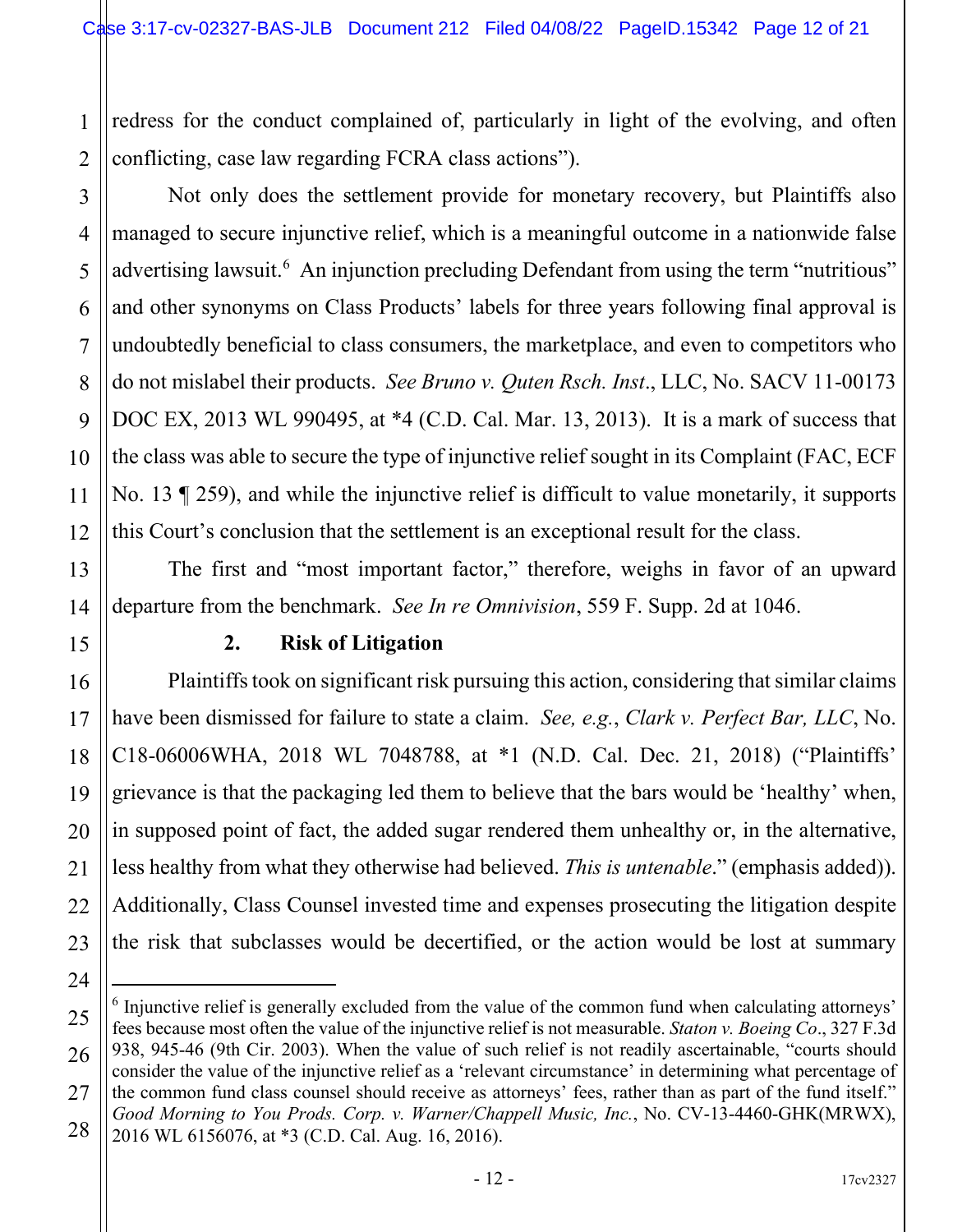1 2 3 4 5 judgment or trial. Plaintiffs cite ample authority to demonstrate that food labeling cases are particularly risky class actions and a favorable outcome for the class was nowhere near guaranteed through litigation. (*See* Mot. 11–12.); *see also infra* Part III.B.1. Given the risks shouldered by Class Counsel, the second factor also weighs in favor of an upward departure from the 25% benchmark.

6

7

8

9

10

11

12

13

14

15

16

17

18

19

20

21

22

23

24

25

26

27

28

# **3. Skill and Quality of Work**

Despite the risks faced by the class—including substantial unfavorable authority— Class Counsel managed to secure an \$8,000,000 settlement and injunctive relief. Class Counsel's experience in consumer fraud class actions enabled them to evaluate the strengths and weaknesses of the case against Defendant and the reasonableness of the settlement. *See de Mira v. Heartland Emp. Serv., LLC*, No. 12-CV-04092-LHK, 2014 WL 1026282, at \*3 (N.D. Cal. Mar. 13, 2014). Plaintiffs argue that "great skill was required by Class Counsel here, given the challenging theory, procedural hurdles, technical subject matter requiring expert testimony, and expertise of Mondelez's attorneys, who had firsthand experience defending against similar claims." (Fee Mot. 13.) This Court tends to agree. Counsel navigated substantial offensive, defensive, and expert discovery; briefed class certification multiple times and ultimately prevailed; and engaged in a successful mediation to resolve the case. (*Id*. at 13–14.) Again, this factor weighs in favor of the requested upward departure from the benchmark.

# **4. Contingent Nature of Fee and Financial Burden**

It is undisputed that Class Counsel's prosecution of this action involved significant financial risk since Class Counsel undertook the matter solely on a contingent basis with no guarantee of recovery and against a well-represented Defendant. (Fee Mot. 2–3; Fitzgerald Decl., ECF 200-01 ¶ 10.) Counsel also advanced all out-of-pocket costs amounting to more than \$280,000 with no financing or other funding assistance. (Fitzgerald Decl. ¶ 10.) Class Counsel's ability to file and prosecute other cases was substantially impacted by their involvement in this class action, given the small size of their firm and limited legal support. (*Id*. ¶ 12.) Thus, Class Counsel took on significant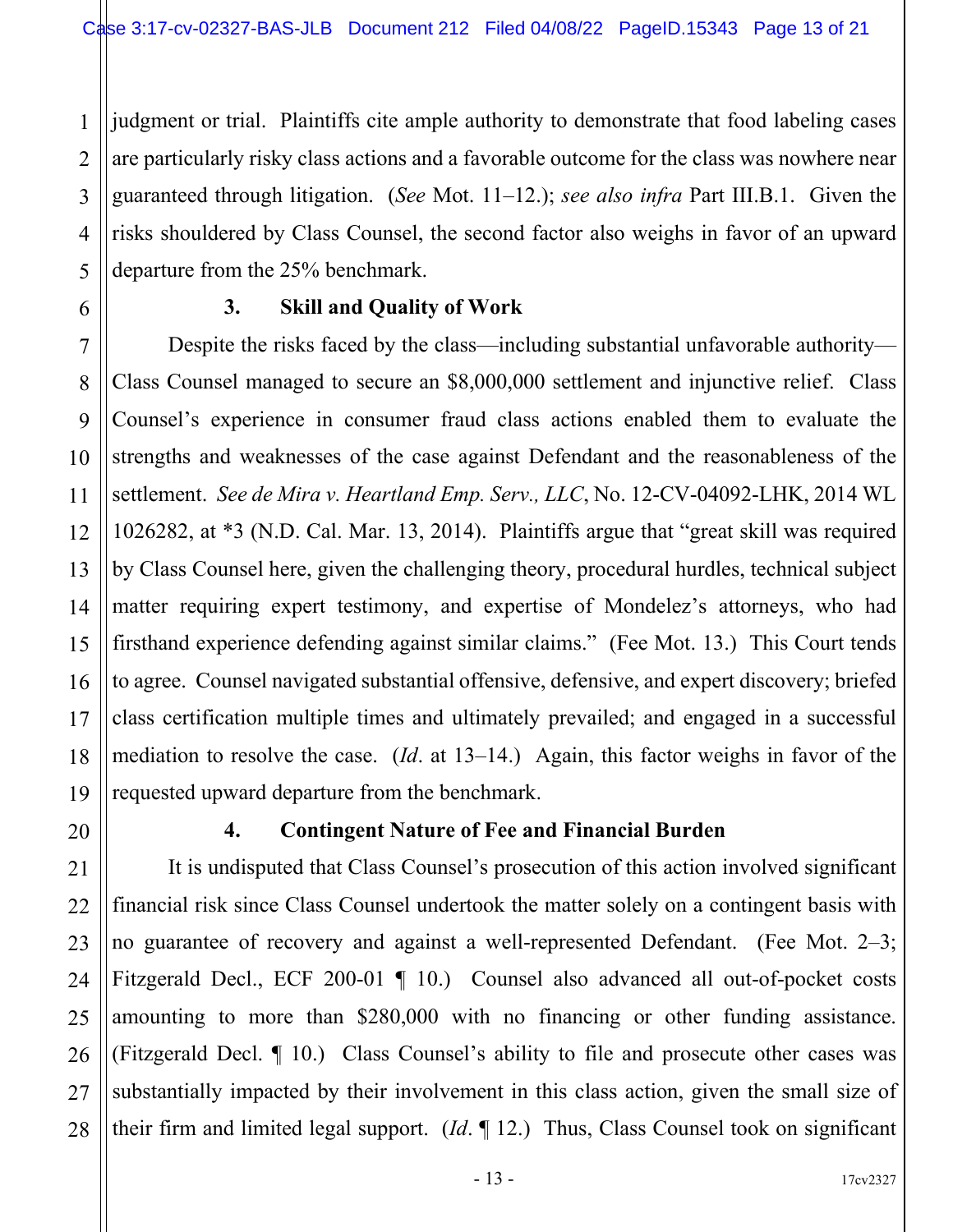1 2 3 financial risk in investing in this case with no guarantee that the time expended would result in any recovery of costs. Accordingly, this factor weighs in favor of an upward departure from the benchmark.

4

5

7

11

17

21

24

25

26

27

#### **5. Awards Made in Similar Cases**

6 8 9 10 12 13 14 15 16 18 19 20 22 23 With respect to similar fee awards, Class Counsel argue for an 8.3% upward departure from the 25% benchmark set forth by the Ninth Circuit. (Fee Mot. 15.) The Court agrees that an upward departure is warranted in this case, and finds that similar cases justify the requested award of 33.3%. For instance, Plaintiffs cite *Larsen v. Trader Joe's Co*., No. 11-CV-05188-WHO, 2014 WL 3404531, at \*1 (N.D. Cal. July 11, 2014), a similar class action contesting product labeling practices wherein food products allegedly containing synthetic ingredients carried "All Natural" and "100% Natural" labels. (Fee Mot. 14.) The settlement agreement in *Larsen* resulted in a settlement fund of nearly \$4 million, resulted in maximum refunds of \$27-\$39.90 per class member, and provided equitable relief precluding the disputed labeling practice in the future with no time limit. *Larsen*, 2014 WL 3404531, at \*1. In that case, the Court awarded 28% of the common fund as attorneys' fees, an upward departure from the benchmark. *Id*. Plaintiffs also discuss *Khoja v. Orexigen Therapeutics, Inc.*, No. 15-CV-00540-JLS-AGS, 2021 WL 5632673 (S.D. Cal. Nov. 30, 2021) in which the Court granted a 33.3% fee award. (Fee Mot. 14.) Additionally, both of the "sugar cases" that Class Counsel previously litigated, *Krommenhock* and *Hadley*, which are undoubtedly like the present case, returned fee awards of 30% of the common fund. (*Id*. at 15.) Class Counsel, however, explained that the outcome achieved in this case is better for the class than the outcomes achieved in *Krommenhock* and *Hadley*. (*Id*.)

Accordingly, this Court finds that an award of attorneys' fees equal to 33.3% of the common fund is reasonable under the percentage of recovery method. *See, e.g., In re Pac. Enterprises Sec. Litig.*, 47 F.3d 373, 379 (9th Cir. 1995); *Linney v. Cellular Alaska P'ship*, No. C-96-3008 DLJ, 1997 WL 450064, at \*7 (N.D. Cal. July 18, 1997).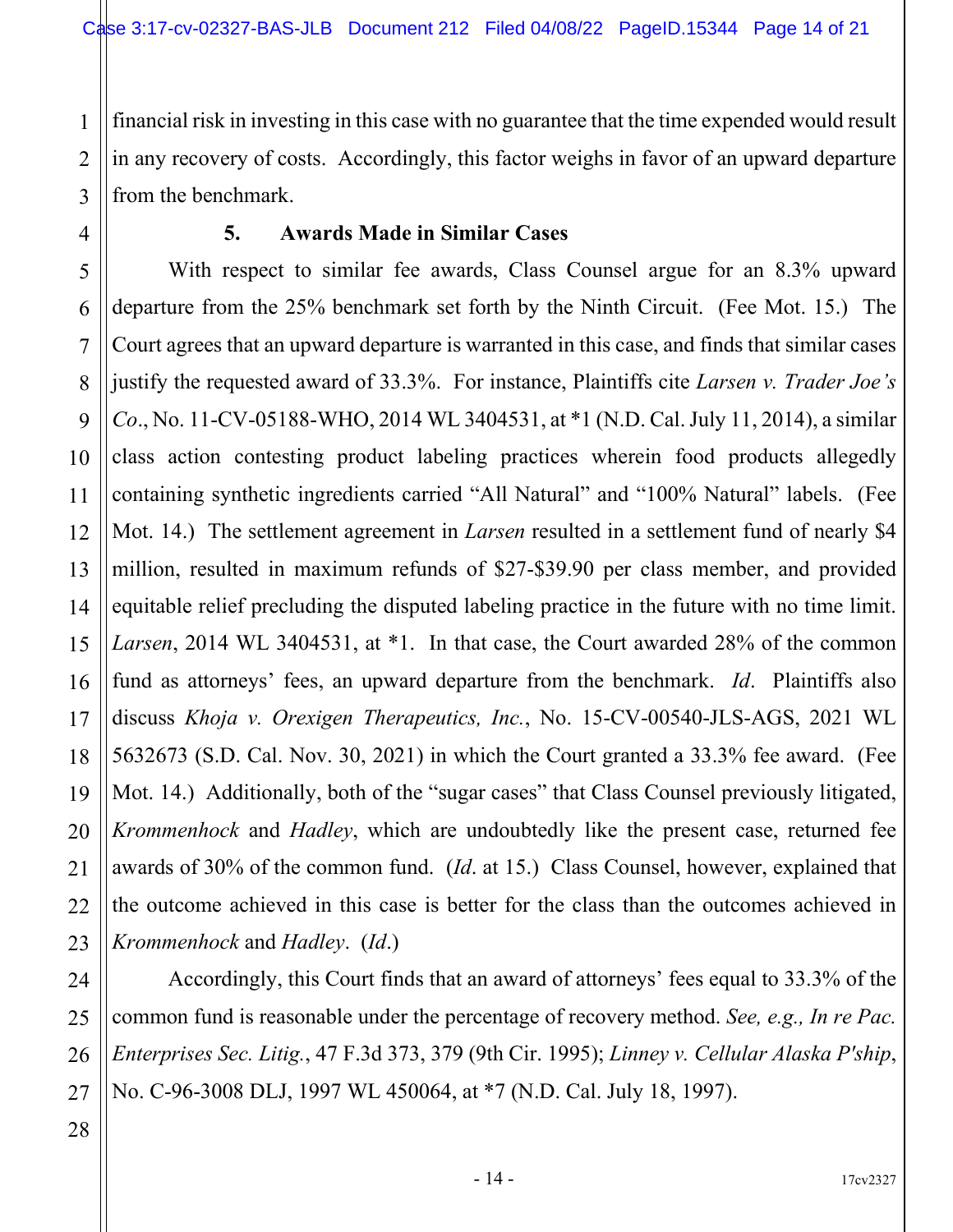#### **6. Lodestar Cross Check**

Additionally, the Court is satisfied that Plaintiffs' lodestar cross check supports the requested 33.3% fee award.[7](#page-14-0) Plaintiffs calculated a lodestar of \$1,732,355 based on 2,869 hours of work by the attorneys and legal support staff, excluding time spent on the present motion for fees.<sup>[8](#page-14-1)</sup> (*Id*. at 17.) To reach the requested fee award, this Court would need to apply a multiplier of 1.54 to Plaintiffs' lodestar, which Plaintiffs argue is "modest in comparison to multipliers in the 3-4 range that are common in complex class actions." (*Id*.) (citing *Nitsch v. DreamWorks Animation SKG Inc*., 2017 WL 2423161, at \*10 (N.D. Cal. June 5, 2017)). The Court agrees that the quality of Class Counsel's representation and benefit obtained by the class, among other factors, support the modest 1.54 multiplier to Plaintiffs' lodestar and justify the fee award of 33.3%. *See, e.g., Vizcaino*, 290 F.3d at 1051 (upholding a lodestar multiplier cross-check showing a multiplier of 3.65); *Kelly v. Wengler*, 822 F.3d 1085, 1093, 1105 (9th Cir. 2016) (affirming lodestar multipliers of 2.0 and 1.3).

Given that the percentage of recovery method as well as the lodestar cross check support Plaintiffs' fee request, the Court orders pursuant to Federal Rule of Civil Procedure 23(h) that Class Counsel is entitled to reasonable attorneys' fees in connection with the action in the amount of \$2,666,667, to be paid at the time and in the manner provided in the Settlement Agreement.

Class Counsel are also entitled to reimbursement of the out-of-pocket costs they reasonably incurred investigating and prosecuting this case. *See In re Media Vision Tech. Sec. Litig.*, 913 F. Supp. 1362, 1366 (N.D. Cal. 1955) (citing *Mills v. Elec. Auto-Lite Co.*,

1

2

3

4

<span id="page-14-0"></span><sup>&</sup>lt;sup>7</sup> While Class Counsel did not submit detailed billing records in support of their lodestar analysis, they did submit tables summarizing the amount of work each timekeeper performed. The Court finds "the submitted information to be sufficient *for purposes of performing a lodestar cross-check*, particularly when the resulting multiplier is so low." *See Thomas v. MagnaChip Semiconductor Corp*., No. 14-CV-01160-JST, 2018 WL 2234598, at \*4 (N.D. Cal. May 15, 2018).

<span id="page-14-1"></span><sup>&</sup>lt;sup>8</sup> "Time spent obtaining an attorneys' fee in common fund cases is not compensable because it does not benefit the Plaintiff class." *In re Wash. Public Power Supply Sys. Secs. Litig.*, 19 F.3d 1291, 1299 (9th Cir. 1994).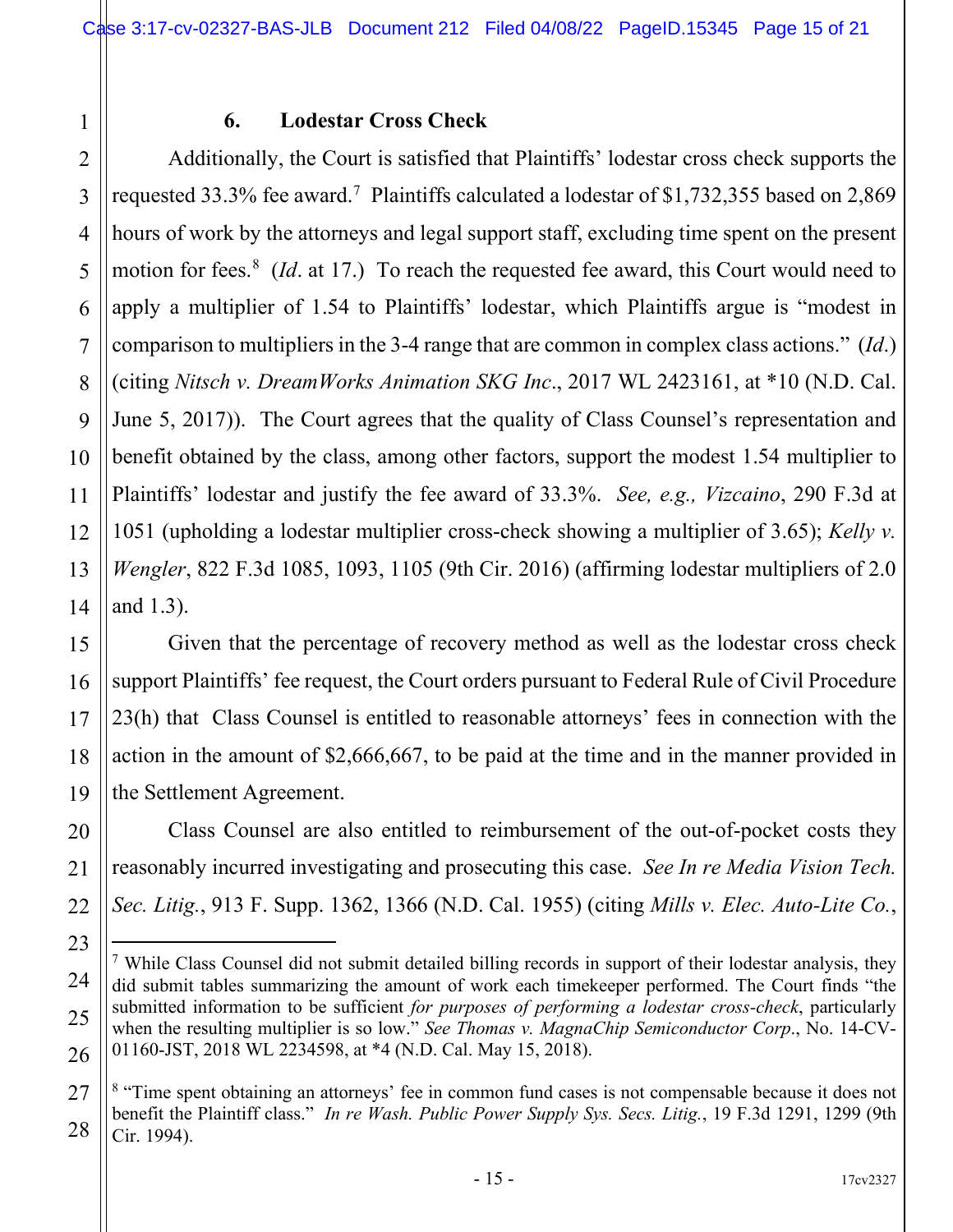1 2 3 4 5 396 U.S. 375, 391–92 (1970)). Based on the declaration submitted by Class Counsel in support of the Fee Motion, the Court finds that Class Counsel have incurred out-of-pocket litigation expenses (paid-and un-reimbursed) in the amount of \$288,177.73. (Fitzgerald Decl. 1 35.) Accordingly, the Court awards Class Counsel \$288,177.73 in litigation costs, to be paid at the time and manner provided in the Settlement Agreement.

6

7

8

9

10

11

12

13

14

15

16

17

18

19

20

21

23

25

27

### **B. Plaintiffs' Request for Service Awards Is Justified**

Plaintiffs also seek \$7,500 for each of the three Class Representatives. Mr. Huang objects based on *stare decisis*, but his objection lacks merit. It is clear in the Ninth Circuit that "incentive awards that are intended to compensate class representatives for work undertaken on behalf of a class are fairly typical in class actions cases" and "do not, by themselves, create an impermissible conflict between class members and their representative[ ]." *In re Online DVD-Rental Antitrust Litig.*, 779 F.3d 934, 943 (9th Cir. 2015). Nonetheless, the Court has an obligation to assure that the amount requested is fair. *In re Bluetooth*, 654 F.3d at 941. In deciding whether to approve an incentive award, courts consider factors including:

(1) the risk to the class representative in commencing suit, both financial and otherwise; (2) the notoriety and personal difficulties encountered by the class representative; (3) the amount of time and effort spent by the class representative; (4) the duration of the litigation and; (5) the personal benefit (or lack thereof) enjoyed by the class representative as a result of the litigation.

22 24 26 28 *Van Vranken v. Atl. Richfield Co*., 901 F. Supp. 294, 299 (N.D. Cal. 1995). The Class Representatives in this action have actively participated in and assisted Class Counsel with this litigation for the substantial benefit of the Class. (Fitzgerald Decl. ¶¶ 36–38; McMorrow Decl. ¶¶ 8–16, ECF No. 70-2; Ohlin Decl. ¶¶ 6–11, ECF No. 70-3; DiGregorio Decl.  $\P$  7–11, ECF No. 70-4.) Each of the Class Representatives reviewed material filings, sat for depositions, communicated often with Class Counsel, reviewed and approved the Settlement Agreement, and committed to securing substantive relief on behalf of the Class. (Fitzgerald Decl. ¶¶ 36–38.) Accordingly, the Court awards the requested \$7,500 award to each Class Representative for a total of \$22,500.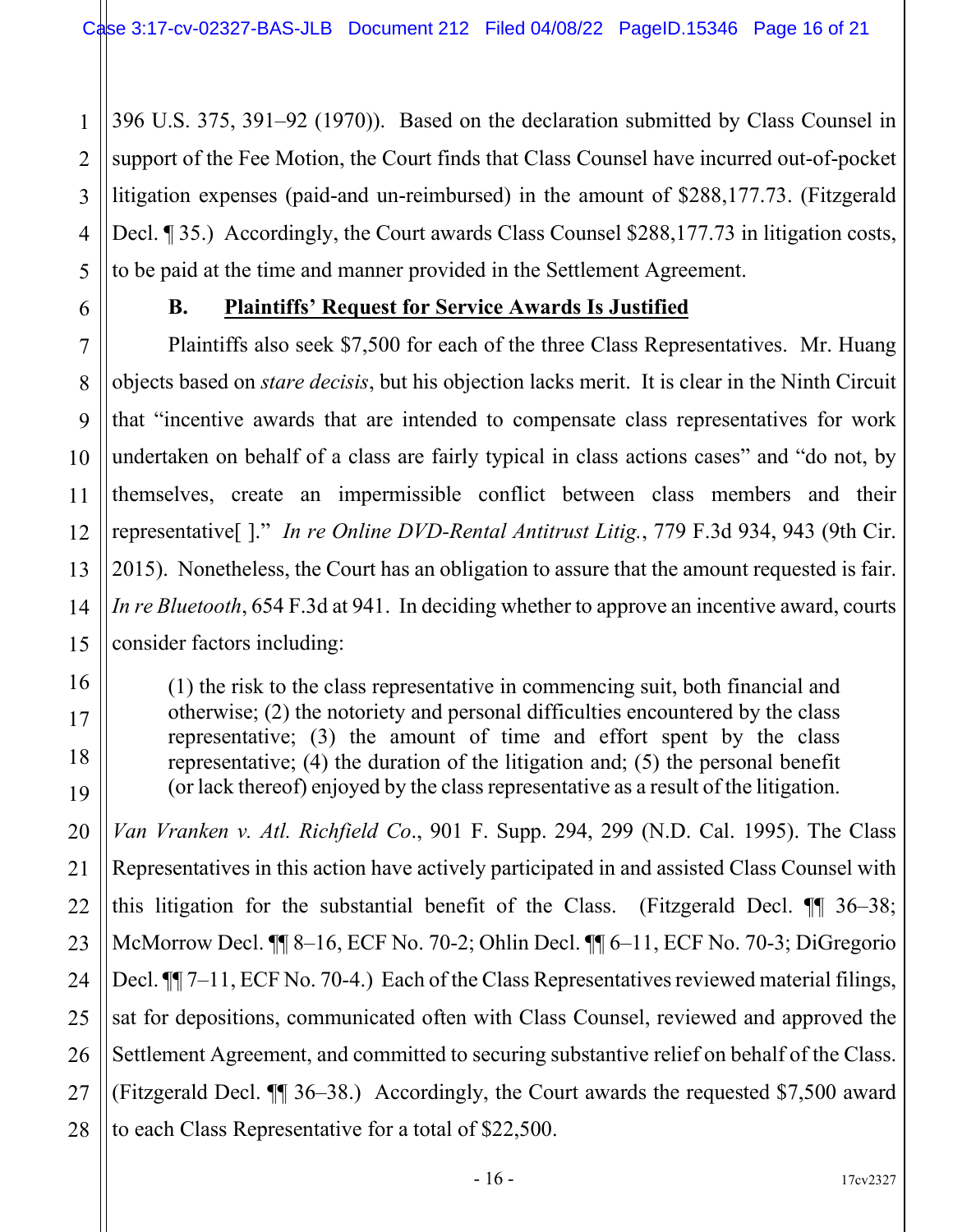# **V. CONLUSION**

1

2

3

4

5

6

7

8

9

10

11

12

13

14

15

16

17

18

19

20

21

22

23

24

For the reasons stated both in this order as well as the Court's Preliminary Approval Order, the Court (1) **GRANTS** Plaintiffs' Motion for Final Approval of Class Settlement (ECF No. 206), (2) **GRANTS** Plaintiffs' Motion for Attorneys' Fees, Costs, and Service Awards (ECF No. 200), and (3) **OVERRULES** Shiyuang Huang's Objection to Plaintiffs' Motion for Attorneys' Fees (ECF No. 201).

Accordingly, the Court also **ORDERS** as follows:

1. Incorporation of Other Documents. The Settlement Agreement dated November 15, 2021, including its exhibits, and the definitions of words and terms contained therein are incorporated by reference in this Order. (ECF. No. 196-2.) The terms of this Court's Preliminary Approval Order are also incorporated by reference in this Order. (ECF No. 197.)

2. Jurisdiction. This Court has jurisdiction over the subject matter of this Action and over the Parties, including all members of the following Settlement Class certified for settlement purposes in this Court's Preliminary Approval Order: All persons in the United States who, between November 16, 2013, and November 19, 2021 (the "Class Period"), purchased in the United States, for household use and not for resale or distribution, any of the Class Products identified in the Settlement Agreement.<sup>[9](#page-16-0)</sup> Excluded from the Settlement Class are all persons who validly excluded themselves from the Settlement Class according to the terms of this Court's Preliminary Approval Order.

3. Class Certification. For purposes of settlement only, the Settlement Class, as defined in the Settlement Agreement and above, meets the requirements of Federal Rule of Civil Procedure Rule 23(a) and 23(b). Accordingly, for purposes of settlement, the Court finally certifies the Settlement Class.

25 26 4. Adequate Representation. The Class Representatives and Class Counsel have adequately represented the Settlement Class in accordance with Federal Rule of Civil

<span id="page-16-0"></span><sup>&</sup>lt;sup>9</sup> The Class Products specifically include Mondelez's belVita Crunchy Biscuits, Soft Baked Biscuits, Bites, and Sandwiches Breakfast products.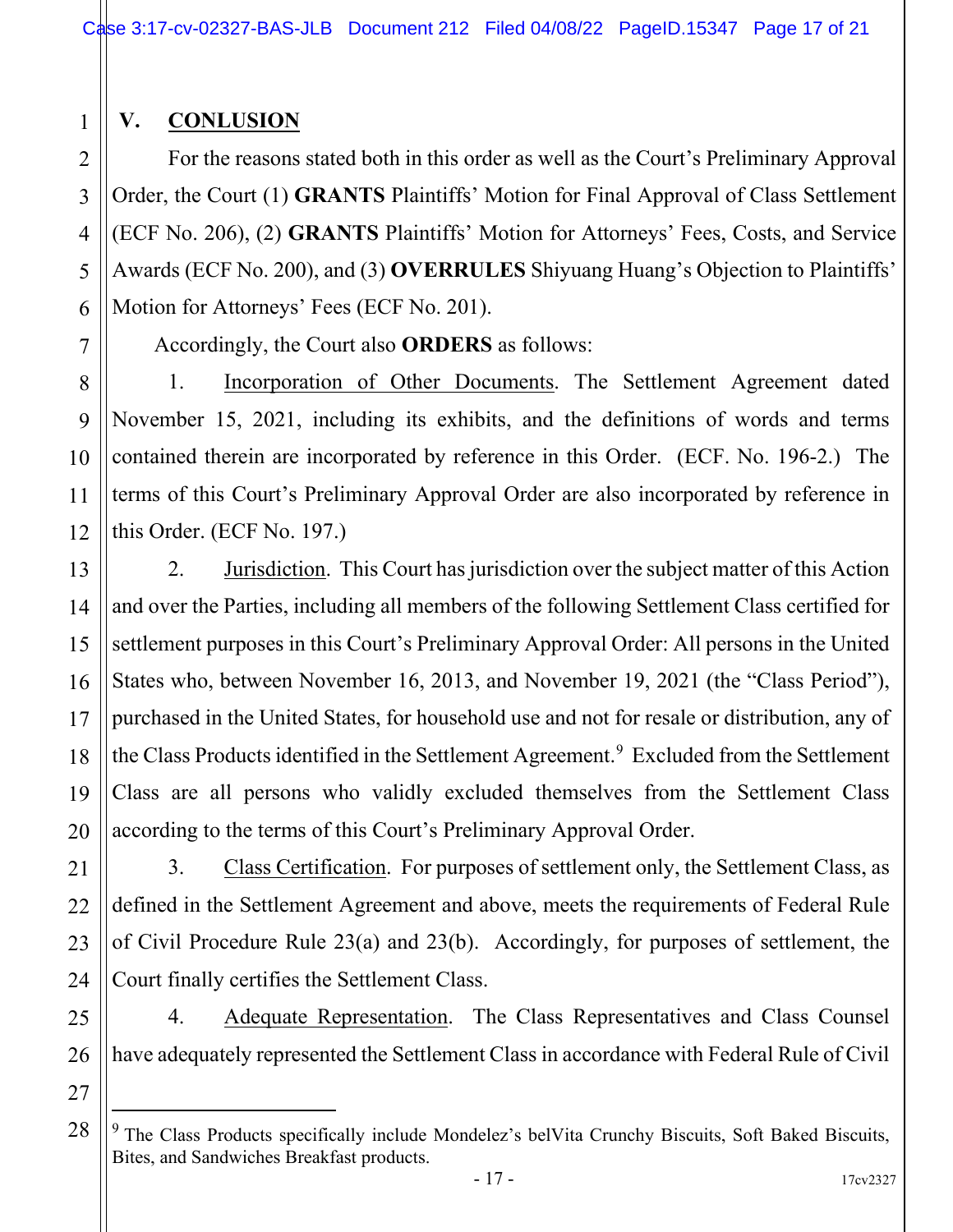1 Procedure  $23(e)(2)(A)$ .

2

3

4

5

6

7

8

9

10

11

12

13

14

15

16

21

5. Arms-Length Negotiations. The Settlement Agreement is the product of arms-length settlement negotiations between the Plaintiffs and Class Counsel, on the one hand, and Defendant and its counsel, on the other, in accordance with Federal Rule of Civil Procedure 23(e)(2)(B).

6. Class Notice. The Class Notice and claims submission procedures set forth in Sections 4 and 6 of the Settlement Agreement, and the Notice Plan filed on November 15, 2021, fully satisfy Rule 23 of the Federal Rules of Civil Procedure and the requirements of due process, were the best notice practicable under the circumstances, provided individual notice to all Settlement Class Members who could be identified through reasonable effort, and support the Court's exercise of jurisdiction over the Settlement Classes as contemplated in the Settlement Agreement and this Order. *See* Fed. R. Civ. P. 23(e)(2)(C)(ii).

7. CAFA Notice. The notice provided by the Class Administrator to the appropriate State and federal officials pursuant to 28 U.S.C. § 1715 fully satisfied the requirements of that statute.

17 18 19 20 22 8. Settlement Class Response. A total of 46 Settlement Class Members submitted timely and proper Requests for Exclusion, as reported in the declaration of the Class Administrator submitted to this Court. The Court hereby orders that each of the individuals listed by the Class Administrator as having submitted a valid Request for Exclusion is excluded from the Settlement Class. Those individuals will not be bound by the Settlement Agreement, and neither will they be entitled to any of its benefits.

23 24 25 26 27 28 9. Objections. A total of one Settlement Class Member submitted a timely and proper Objection to the Settlement Agreement. Having considered that Objection and the Parties' responses to them, the Court finds that the Objection is not well founded. Plaintiffs faced serious risks both on the merits of their claims and on the ability to maintain certification as a litigation class in this matter. The relief provided to the Settlement Class pursuant to the Settlement Agreement is adequate, given the costs, risks,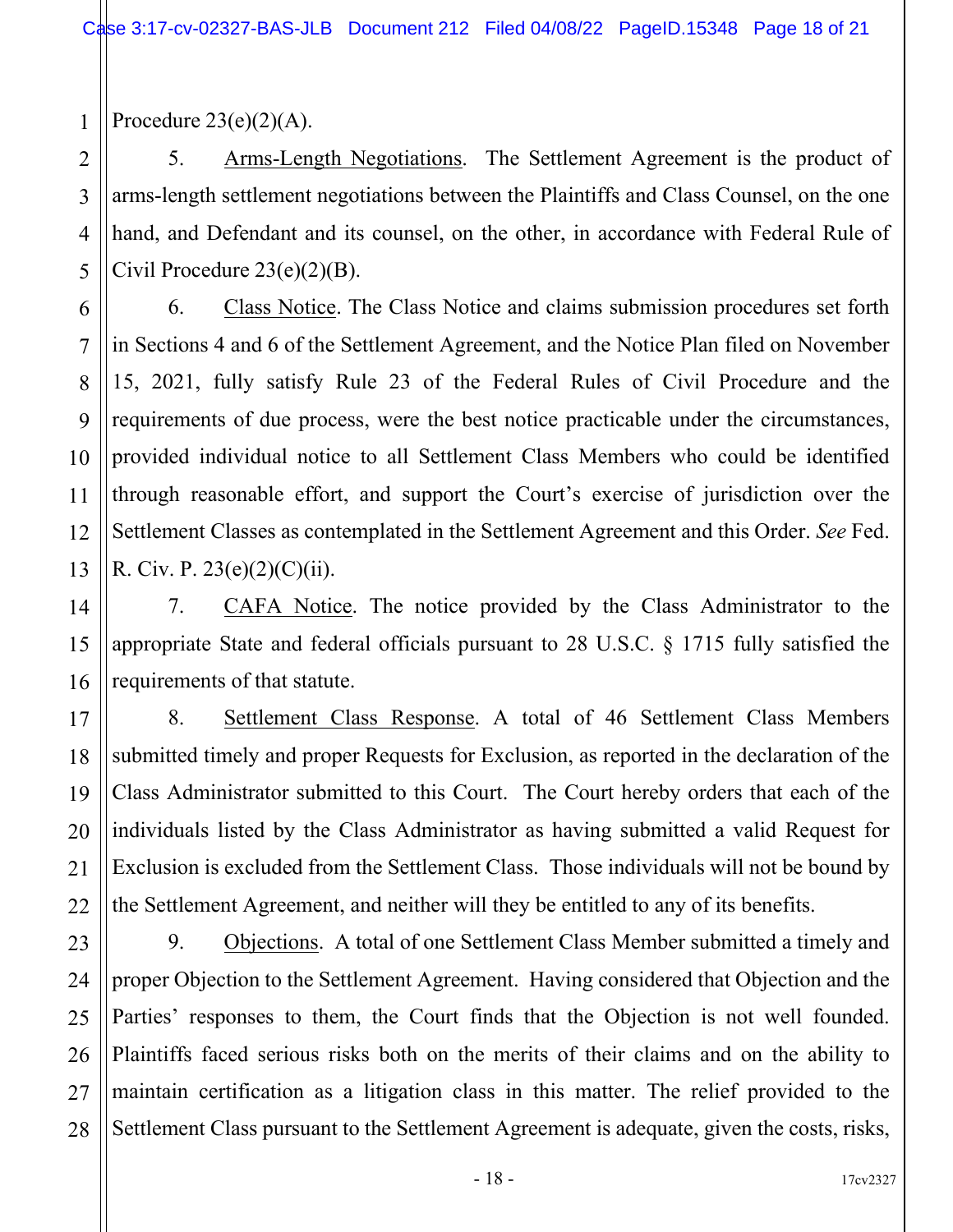1 2 3 and delay of trial and appeal, and taking into consideration the attorneys' fees this Court has awarded. *See* Fed. R. Civ. P. 23(e)(2)(C)(i), (iii). The Settlement also treats Class Members equitably relative to each other. *See* Fed. R. Civ. P. 23(e)(2)(D).

4 10. Final Settlement Approval. The Court hereby finally approves the Settlement Agreement, the exhibits, and the Settlement contemplated thereby ("Settlement"), and finds that the terms constitute, in all respects, a fair, reasonable, and adequate settlement as to all Settlement Class Members in accordance with Rule 23 of the Federal Rules of Civil Procedure, and directs its consummation pursuant to its terms and conditions.

5

6

7

8

11

21

9 10 12 13 14 15 16 17 18 19 20 22 23 24 25 26 11. Attorneys' Fees and Costs; Service Awards. The Court approves Class Counsel's application for attorneys' fees and costs in the amount of **\$2,666,667** in fees and **\$288,177.73** in costs; and approves service awards of **\$7,500** for Plaintiffs Patrick McMorrow, Marco Ohlin, and Melody DiGregorio. The Settlement Agreement provides for Class Counsel's Fee Award to be paid before the time to appeal this Order has expired. If the Fee Award is voided or reduced on appeal, either directly or as a result of the final approval of the Settlement as a whole being vacated, overturned, reversed, or rendered void as a result of an appeal, Class Counsel shall within thirty (30) days repay to the Settlement Fund the affected amount of the attorneys' fees and costs paid to Class Counsel, in an amount proportionate to the distribution among Class Counsel's firms, in accordance with the directions in the Settlement Agreement. By receiving any payments pursuant to the Settlement Agreement, Fitzgerald Joseph LLP and their shareholders, members, and/or partners submit to the jurisdiction of this Court for the enforcement of the reimbursement obligation set forth herein and in the Settlement Agreement. If Class Counsel fails to timely repay the attorneys' fees and costs that are owed under this provision, the Court shall be entitled, upon application of Mondelez and notice to Class Counsel, to summarily issue orders, including but not limited to judgments and attachment orders against each of Class Counsel.

27 28 12. Dismissal. The Court hereby **DISMISSES WITH PREJUDICE**, without costs to any party, except as expressly provided for in the Settlement Agreement, the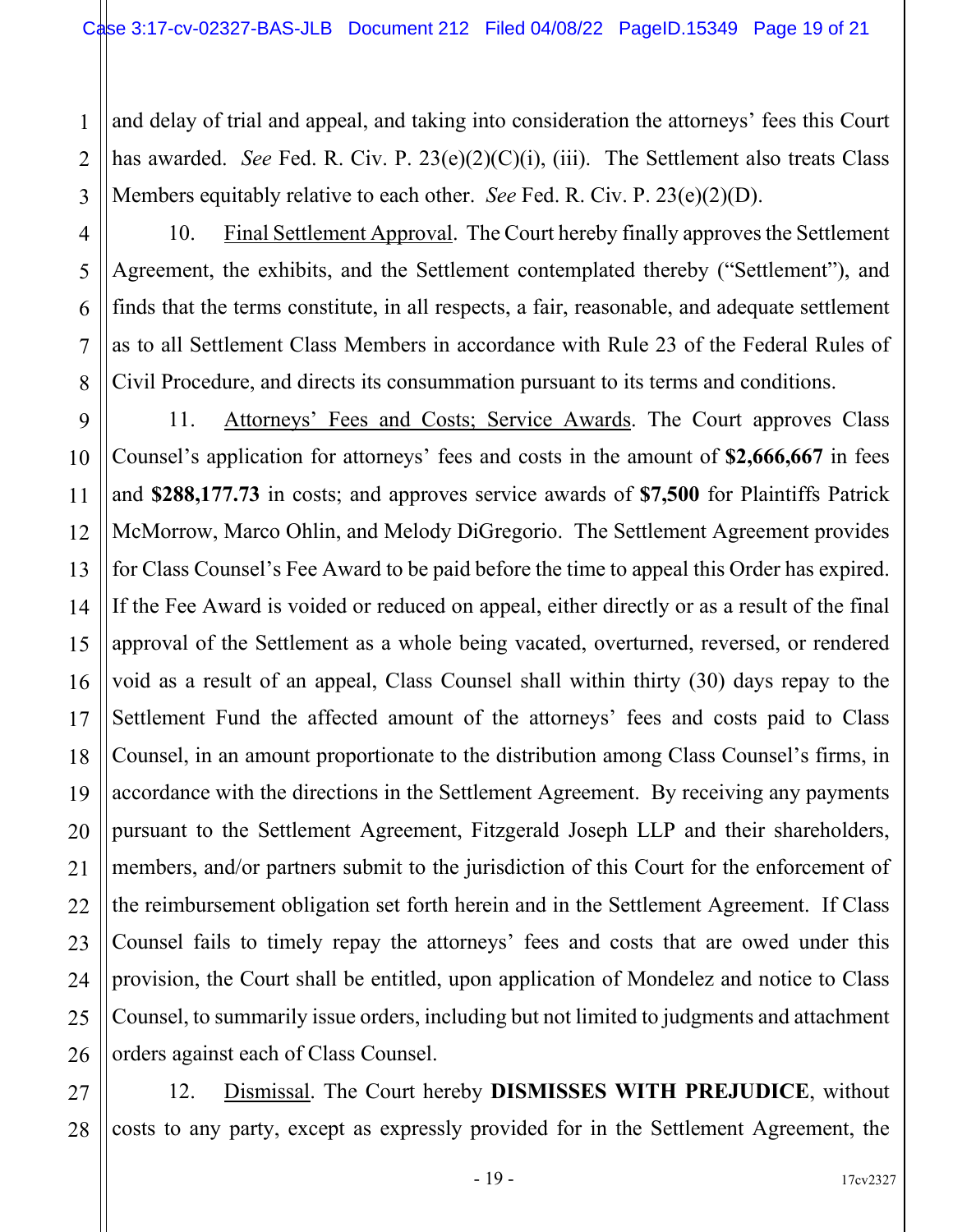1 Action, as defined in the Settlement Agreement.

13. Release. Upon the Effective Date as defined in the Settlement Agreement, the Plaintiffs and each one of the Settlement Class Members unconditionally, fully, and finally releases and forever discharges the Released Parties from the Released Claims.

14. Injunction Against Released Claims. Each and every Settlement Class Member, and any person actually or purportedly acting on behalf of any Settlement Class Member(s), is hereby permanently barred and enjoined from commencing, instituting, continuing, pursuing, maintaining, prosecuting, or enforcing any Released Claims (including, without limitation, in any individual, class or putative class, representative or other action or proceeding), directly or indirectly, in any judicial, administrative, arbitral, or other forum, against the Released Parties. This permanent bar and injunction is necessary to protect and effectuate the Settlement Agreement, this Final Order of Dismissal, and this Court's authority to effectuate the Settlement Agreement, and is ordered in aid of this Court's jurisdiction and to protect its judgments.

15. No Admission of Liability. The Settlement Agreement and any and all negotiations, documents, and discussions associated with it will not be deemed or construed to be an admission or evidence of any violation of any statute, law, rule, regulation, or principle of common law or equity, or of any liability or wrongdoing by Defendant, or the truth of any of the claims. Evidence relating to the Agreement will not be discoverable or admissible, directly or indirectly, in any way, whether in this Action or in any other action or proceeding, except for purposes of demonstrating, describing, implementing, or enforcing the terms and conditions of the Agreement, the Preliminary Approval Order, or this Order.

16. Findings for Purposes of Settlement Only. The findings and rulings in this Order are made for the purposes of settlement only and may not be cited or otherwise used to support the certification of any contested class or subclass in any other action.

17. Effect of Termination or Reversal. If for any reason the Settlement terminates or Final Approval is reversed or vacated, the Settlement and all proceedings in connection

2